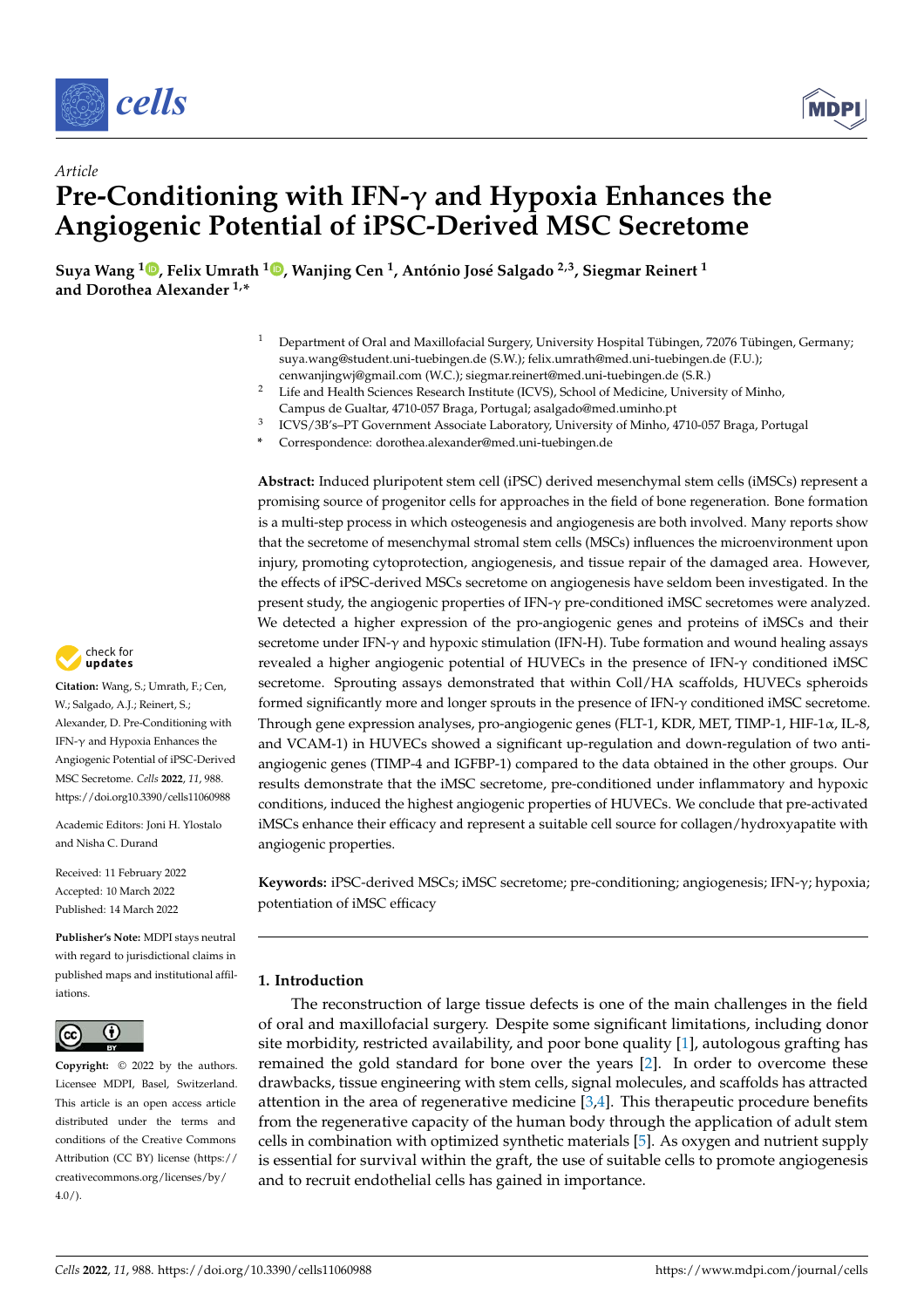Mesenchymal stem cells (MSCs) have been shown to be a promising cell candidate for cell-based therapy [6]. MSCs have attracted the interest of clinician-scientists not only because of the low immunogenicity and tissue regenerative properties that could enable their use in allogeneic settings [7], but also for their anti-tumorigenic, anti-fibrotic, anti-apoptotic, anti-inflammatory, pro-angiogenic, neuro-protective, anti-bacterial, and chemo-attractive effects  $[8-10]$ . Recently, it has become evident that the functional benefits exerted by MSCs upon transplantation are due to the release of paracrine factors and biologically relevant molecules to the neighboring diseased or injured tissue, referred to as the MSCs secretome [11–13]. The secretome of MSCs influences the microenvironment upon injury, promoting cytoprotection, angiogenesis, and tissue repair at the damaged area [14].

MSCs differentiated from induced pluripotent stem cells (iPSCs), called induced mesenchymal stem cell-like cells (iMSCs), represent an alternative to primary MSCs isolated from different tissues [1]. Due to the limited availability, in vitro proliferation capacity, and differentiation potential of primary MSCs, impeding their application in the clinical routine [15], iMSCs have been identified as a promising source of transplantable donor cells with similar capacities.

A variety of studies have demonstrated that MSCs and iMSCs have comparable properties either in their morphology, marker expression, differentiation potential, or immunomodulatory properties [16,17]. The advantages of the use of iMSCs are that they have been characterized as rejuvenated MSCs [18–20] and that they show no risk of tumor formation as they do not express oncogenic pluripotency-associated genes such as OCT4 [21]. In addition, iMSCs outperformed native MSCs in the treatment of multiple sclerosis in a rodent model [22]. Another animal study demonstrated that iMSCs could successfully improve in vivo bone regeneration by their direct differentiation into bone cells and by the recruitment of host cells in a radial defect model in mice [23].

In previous studies, our lab succeeded in the generation of iPSCs from jaw periosteal cells (JPCs) and the resulting differentiation of iPSCs to iMSCs [24,25]. We provided evidence for tri-lineage differentiation of generated iMSCs compared to that of the parental JPCs by histologic staining and gene expression patterns. Furthermore, we gave information about their morphology and telomere lengths, about their proliferative and mitochondrial activities, and about cellular senescence compared to that detected in parental JPCs.

Angiogenesis and bone formation are coupled processes during skeletal development and fracture healing [26]. New blood vessels bring oxygen and nutrients to the metabolically highly active regenerating callus, and serve as a route for inflammatory cells, cartilage, and bone precursor cells to reach the injury site [27]. It has been suggested that the MSC secretome induces angiogenesis [28].

To the best of our knowledge, the present study is the first study examining the influence of iMSCs secretomes on angiogenesis. The aim of our study was to compare the angiogenic potential of the secretome from differently pre-conditioned iMSCs in order to find a suitable cell source with pro-angiogenic capacities for the generation of impactful bone tissue engineering constructs.

#### **2. Materials and Methods**

# *2.1. Cell Culture*

iMSCs derived from three donors were grown in hPL10-medium (DMEM/F12 (Gibco) + 10% human platelet lysate (hPL; PL BioScience GmbH, Aachen, Germany), 100 U/mL penicillin-streptomycin (Pen-Strep; Lonza, Basel, Switzerland), and 2.5 µg/mL amphotericin B (Biochrom, Berlin, Germany). Passages 5-6 iMSCs were used for this study [25].

# *2.2. iMSC Stimulation and Secretome Collection*

First,  $2.3 \times 10^6$  iMSCs were seeded into T-175 cell culture flasks (Greiner Bio-One GmbH, Frickenhausen, Germany). For pro-inflammatory conditions (Figure 1), iMSCs were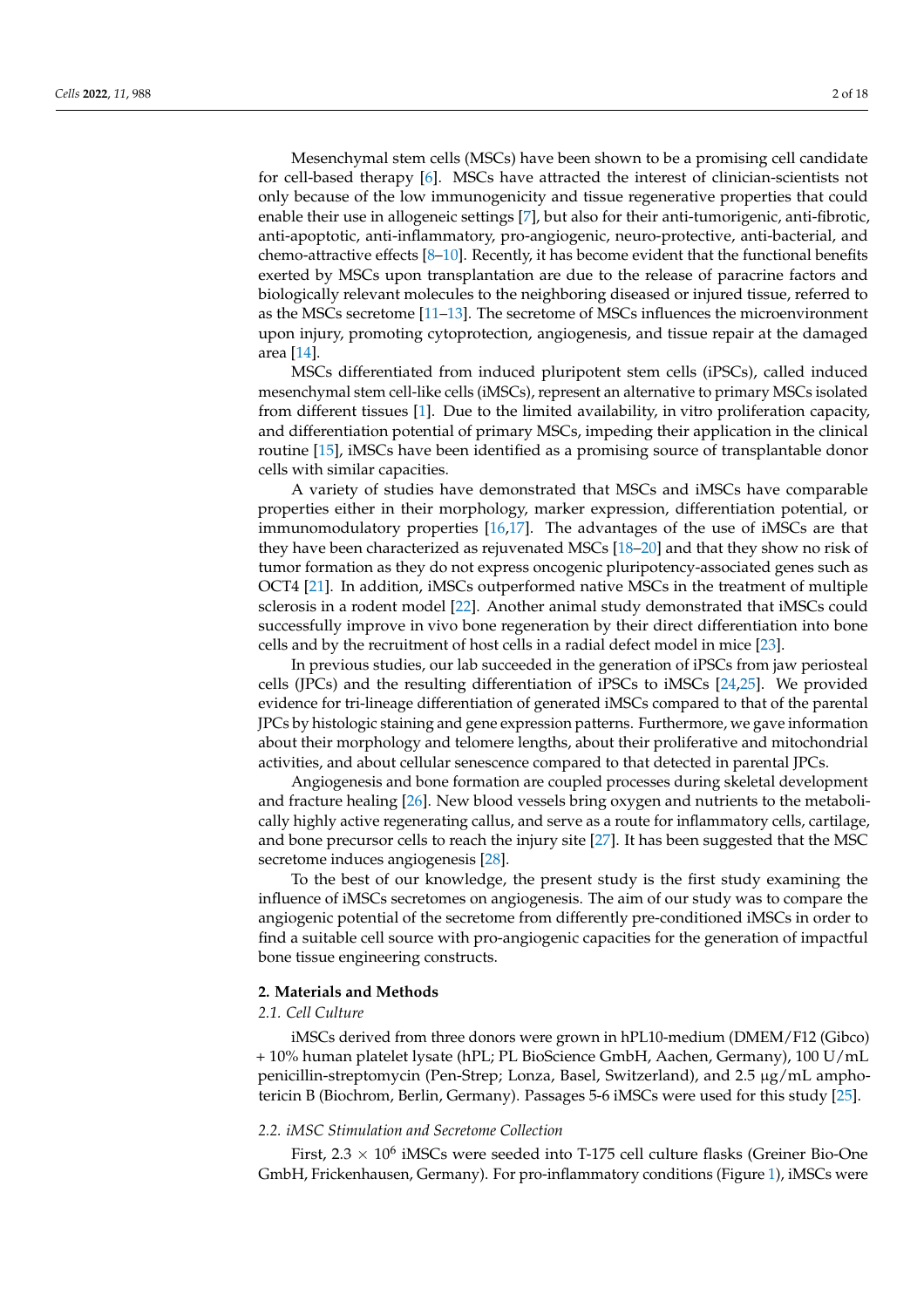stimulated with IFN- $\gamma$  (200 ng/mL, Sigma-Aldrich, St. Louis, MO, USA) for 5 days under normoxia (21%  $O_2$ , 5%  $CO_2$ , IFN-N group) and hypoxia (5%  $O_2$ , 5%  $CO_2$ , IFN-H group).



Figure 1. Timeline of IFN- $\gamma$  stimulation and secretome collection: iMSCs were seeded into T-175 cell culture flasks (d0) and were stimulated with IFN- $\gamma$  under hypoxic condition for 5 days (d5). Cells were washed and medium change to basal medium followed. After 24 h culture with basal medium, iMSCs secretomes were collected at day 6 (d6).

As control groups, iMSCs were cultured only in both normoxic and hypoxic conditions without IFN- $\gamma$  stimulation. After 5 days, the medium was removed, the cells were washed three times with 10 mL PBS and 10 mL basal medium (DMEM/F12, 100 U/mL penicillinstreptomycin, and 2.5  $\mu$ g/mL amphotericin B), then subsequently starved in 37 mL basal medium without hPL supplementation. After 24 h, 37 mL of iMSCs secretome was collected in 50 mL tubes (Greiner Bio-One GmbH, Frickenhausen, Germany). After centrifuging these tubes at 600 g for 7 min to discard the cell debris, 34 mL of supernatant was recollected in fresh 50 mL tubes. After rapid freezing in liquid nitrogen, the secretome was stored at  $-80$  °C in a freezer until the process of secretome enrichment.

## *2.3. Flow Cytometric Analyses of HLA-I and HLA-II Expression of iMSCs*

As the parental JPCs were shown to be very sensitive to IFN- $\gamma$  stimulation, we determined the optimal duration of IFN- $\gamma$  treatment in pre-experiments. JPCs as well as other MSCs respond to IFN- $\gamma$  through the up-regulation of their HLA-II expression. We treated iMSCs with IFN- $\gamma$  for 3, 5, and 7 days, and detected the highest HLA-II response at day 5. Therefore, IFN- $\gamma$  stimulation for 5 days was chosen for all of the experiments performed for this study. Stimulated iMSCs and cells from the control groups were collected for flow cytometric analyses. Then,  $2 \times 10^5$  cells per sample were incubated in 20 µL blocking buffer (PBS, 0.1% BSA, 1 mg/mL sodium azide (Sigma-Aldrich) and 10% Gamunex (human immune globulin solution, Talecris Biotherapeutics, Frankfurt, Germany) for 15 min on ice. Then, the cells were incubated on ice with a FACS buffer (DPBS, 0.1% BSA, and 0.1% sodium azide) as well as mouse APC-conjugated anti-HLA-I and anti-HLA-II antibodies (MACS Miltenyi Biotec, Bergisch Gladbach, Germany) for 20 min in the dark. For the isotype controls, APC-labeled IgG2a antibodies (Biolegend, San Diego, CA, USA) were used. For the analysis of the iMSC and iPSC surface marker expression, the APC- and PE-labeled antibodies listed in Table 1 were used. Representative histograms are shown in Supplementary Figure S1. After two washing steps with a FACS buffer, the cell pellets were resuspended in 200 µL FACS buffer and were analyzed by flow cytometry using the Guava easyCyte 6HT-2L (Merck Millipore, Billerica, MA, USA). For data evaluation, the guavaSoft 2.2.3 (InCyte 2.2.2, Luminex Corporation, Chicago, IL, USA) software was used.

**Table 1.** List of the antibodies used for the detection of MSC and iPSC marker expression on iMSCs; \* Biolegend, \*\* Miltenyi. Rec-recombinant.

|               | <b>PE-Labeled Antibodies</b> | Volume [µL] | <b>APC-Labeled Antibodies</b> | Volume [µL] |
|---------------|------------------------------|-------------|-------------------------------|-------------|
|               | $Rec.$ Tra-1-0               | $1**$       | $CD90$ (IgG1)                 | $5*$        |
| $\mathcal{D}$ | Rec. Tra-1–81                | $1**$       | $CD73$ (IgG1)                 | $5*$        |
| 3             | Rec. SSEA4                   | 5**         | $CD105$ (IgG1)                | $5*$        |
| 4             | $CD44$ (IgG1)                | 5*          | $CD326$ (IgG2a $*$ )          | $5*$        |
| 5             | Rec.-PE (control)            | $5*$        | IgG2a-APC (control)           | $5*$        |
| 6             | IgG1-PE (control)            | $5**$       | IgG1-APC (control)            | $5*$        |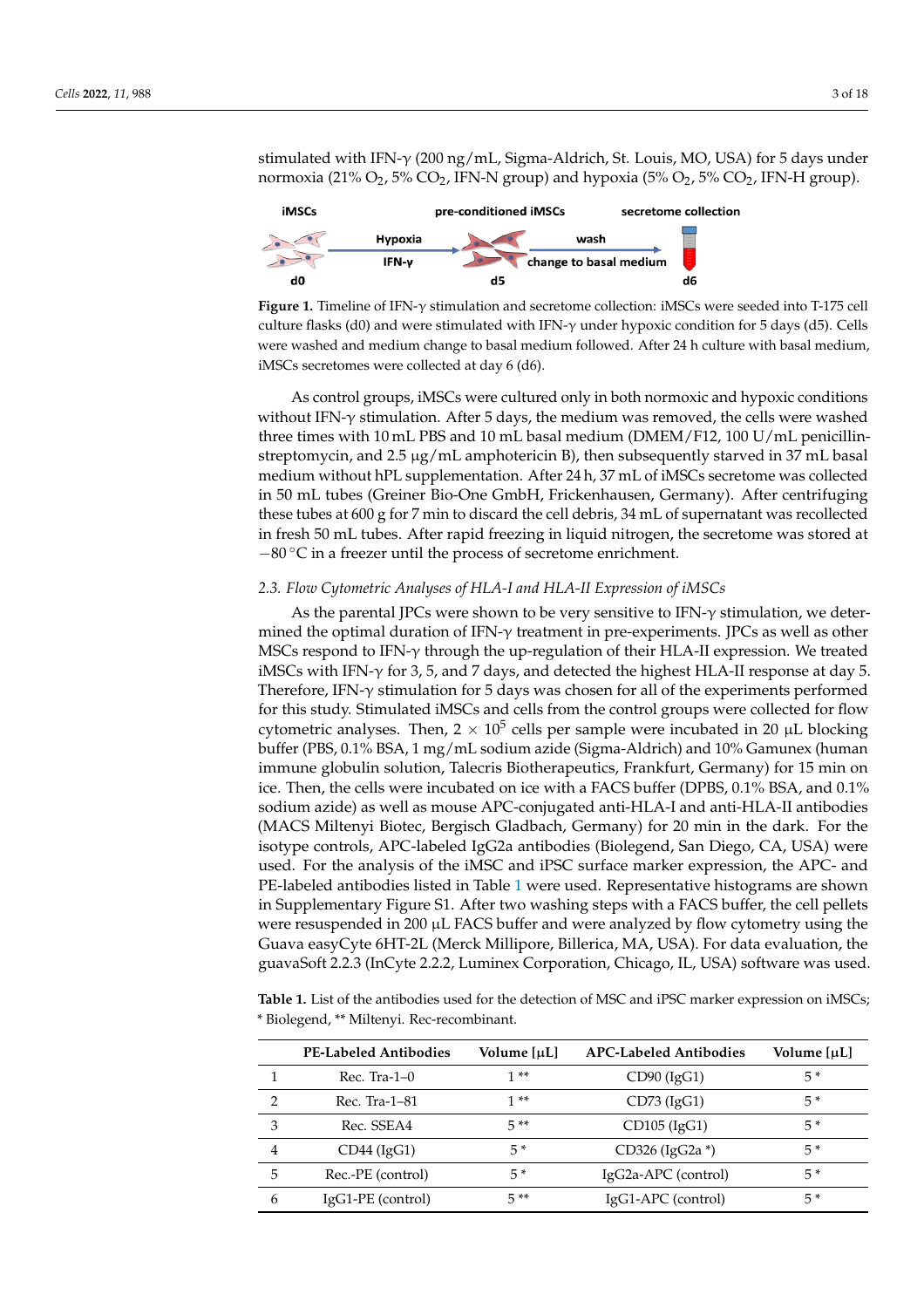#### *2.4. Secretome Enrichment*

According to the instruction of Vivaspin® 20 centrifugal concentrators (5 kDa cut off, Sartorius, Goettingen, Germany), iMSC secretome was concentrated to 100-fold. First, 14 mL of iMSC supernatant was pipetted into the Vivaspin tubes and centrifuged at  $6000 \times g$ (6831 rpm). After ca. 2 h of centrifugation, the volume from the upper compartment of the tube was checked and further volume was filled for secretome enrichment until the total volume of the added supernatant reached  $34$  mL  $(14$  mL  $+$   $10$  mL  $+$   $10$  mL). After a total centrifugation time of 9 h, less than 340  $\mu$ L of the concentrated iMSC secretome were collected and filled to exactly 340  $\mu$ L with basal medium (DMEM/F12, 100 U/mL penicillinstreptomycin, and  $2.5 \mu g/mL$  amphotericin B). After the enrichment of the secretomes from three different donors, those obtained under the same condition were mixed completely in order to minimize the interindividual variations and to obtain more reliability of the data. The optimal iMSC secretome concentration was determined by dose response kinetics. Therefore, tube formation assays were performed in the presence of  $1\times$ ,  $5\times$ , and  $10\times$ concentrated secretomes. As illustrated in Supplementary Figure S2,  $10\times$  secretomes showed the highest angiogenic effect. Based on this result from the pre-experiments, all other experiments were performed with mixed 10-fold concentrated iMSC secretomes.

## *2.5. Detection of IL-8 and VEGF-A Protein Concentrations in iMSC Secretomes by Enzyme-Linked Immunosorbent Assay (ELISA)*

The secretomes from different conditions were collected and IL-8 and VEGF-A protein secretions were quantified using the human IL-8 ELISA kit II (Invitrogen, Thermo Fisher, Darmstadt, Germany) and the human VEGF ELISA kit (R&D Systems, Minneapolis, USA) according to the manufacturer's instructions. All measurements were performed in duplicate. ELISA plates were read immediately with a microplate ELISA reader (BioTek, Friedrichshall, Germany) at a wavelength of 450 nm. IL-8 and VEGF concentrations were quantified using a standard curve of known concentrations. The lowest detection limit was in the range of 9–15.63 pg/mL.

## *2.6. Cell Culture of Human Umbilical Vein Endothelial Cells*

Human umbilical vein endothelial cells (HUVECs) were purchased from PromoCell (Heidelberg, Germany) and cultured in endothelial cell growth medium 2 (EGM-2 kit, PromoCell, Heidelberg, Germany) with 1% amphotericin B and penicillin/streptomycin (Biochrom, Berlin, Germany) at 37 °C and 5%  $CO_2$ . Cells of passages 5–7 were used for all experiments and medium change was performed three times per week.

## *2.7. Endothelial Tube Formation*

Tube formation assays were performed with HUVECs using a method adapted from Wang and co-authors [29]. Briefly, 100  $\mu$ L/well of GeltrexTM LDEV-free reduced growth factor basement membrane matrix (Invitrogen/Thermo Fisher Scientific, Waltham, MA, USA) was incubated in a 24 well plate for 45 min at 37 °C for matrix gel polymerization. Then,  $5 \times 10^4$  HUVECs were seeded onto GeltrexTM matrices and cultured for 8 h with EGM-2 medium containing all the supplements (+GF, positive group) and EGM-2 medium containing  $10\times$  secretome of different conditions (IFN-H, IFN-N, Co-H, and Co-N). EGM-2 medium without growth factors served as the negative control (-GF). After 8 h of cultivation, 1 µM calcein-AM dye (Invitrogen/Thermo Fisher Scientific, Waltham, MA, USA) was added to the plate and incubated for 20 min. Fluorescence images were captured from at least three wells per culture condition at a  $1.25 \times$  magnification using the Axio Observer Z1 fluorescence microscope (Zeiss, Oberkochen, Germany). Network branches, meshes, and nodes were counted from the collected images using the Image J software, in order to quantify the angiogenic network formation.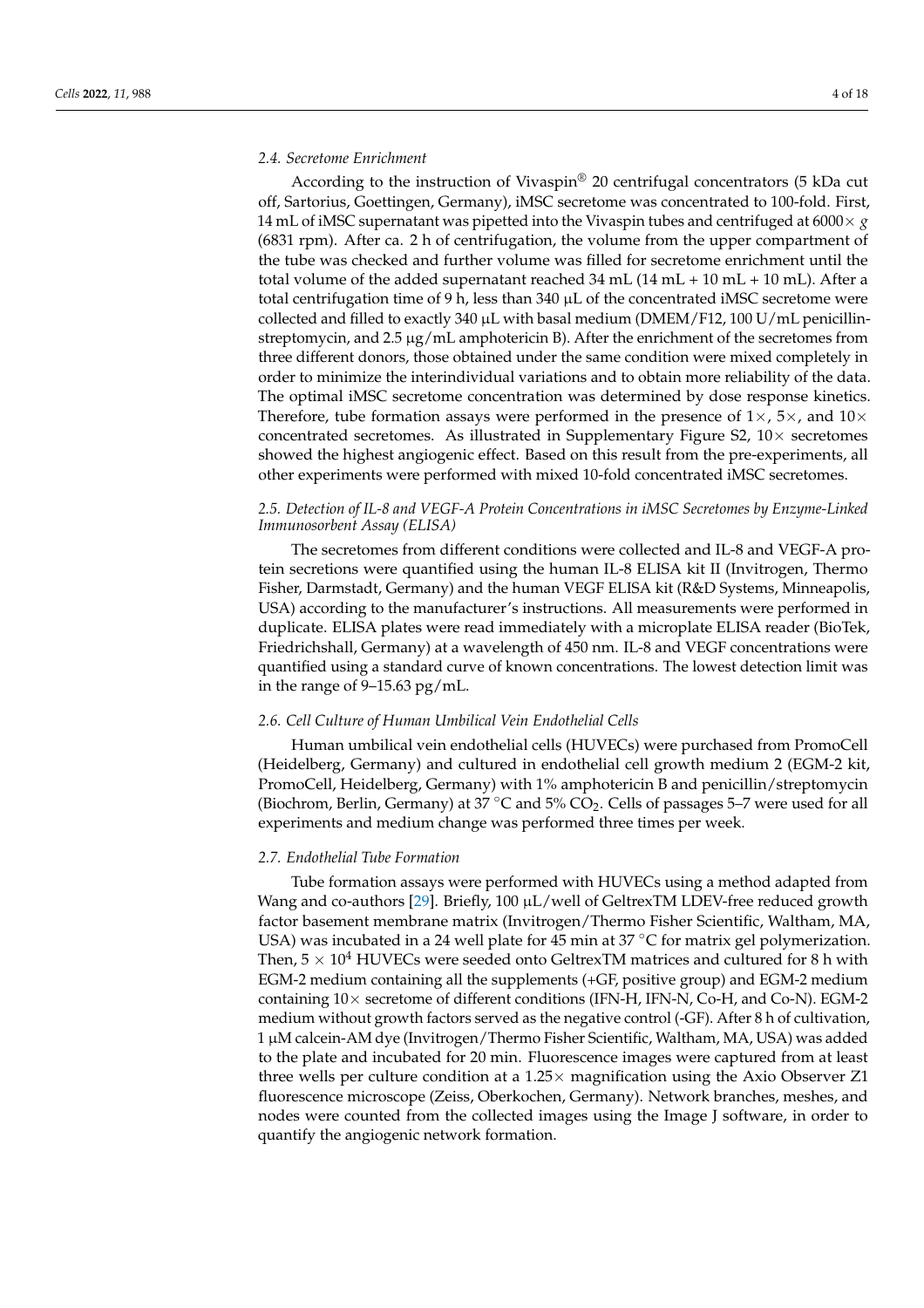#### *2.8. Detection of Wound Closure by Using the Endothelial Scratch Assay*

An in vitro scratch assay was performed as described previously [30]. HUVECs were seeded in 24-well plates at a density of  $1 \times 10^5$ . After incubation for 24 h, each colonialized well was manually scratched with a 200  $\mu$ L pipette tip, washed with PBS three times, and incubated at 37 °C under different conditions (positive, IFN-H, IFN-N, Co-H, Co-N, and negative groups). Three randomly selected views along the scraped line were photographed from each well immediately after manual scratching and 8 h later with a  $5\times$  objective in a brightfield microscope. The area of the wound gap was calculated using the ImageJ software:

% wound closure = 
$$
\frac{A(0) - A(t)}{A(0)} \times 100\%
$$

where  $A(t)$  is the wound area at 8 h and  $A(0)$  is its initial area. Cell migration was quantified and expressed as the average percentage of closure of the scratch area [31].

#### *2.9. Spheroid Sprouting Assay in Collagen/Hydroxyapatite Scaffolds*

A spheroid sprouting assay was adapted from the method previously described by Maracle and co-authors [32]. The principle of this assay is based on the sprout formation originating from aggregated and gel-embedded HUVECs. In brief, methocel solution was prepared by dissolving 6 g methylcellulose (Sigma-Aldrich, USA) in 500 mL EGM-2 medium (PromoCell, Heidelberg, Germany). The HUVECs were then harvested. A total of  $8 \times 10^3$  HUVECs were added to each well of a 96-well polypropylene plate (Corning, Sigma-Aldrich, USA) in 200 µL EGM-2 medium containing 20% methocel. Spheroids formed overnight at 37 °C. Then, 30 spheroids were resuspended in 300  $\mu$ L of the solution for the preparation of collagen/hydroxyapatite composites. After incubation at  $37^{\circ}$ C for 30 min for polymerization of the collagen/hydroxyapatite composites, 500  $\mu$ L of the different pre-conditioned iMSCs secretomes containing 10% FBS (IFN-H, IFN-N, CO-H, and CO-N groups) were added to the wells. Sprout formation by the HUVEC spheroids was detected after 48 h of incubation.

#### *2.10. Fluorescence Staining*

Different groups of collagen/hydroxyapatite scaffolds containing HUVEC spheroids were washed three times with PBS and were fixed with 4% paraformaldehyde for 1 h. After cell permeabilization with PBS + 1% Triton-X100 (Sigma), the cells were washed with PBS and stained with Alexa488-Phalloidin  $(10 \mu g/mL)$  in bovine serum albumin, Sigma-Aldrich, USA) and Hoechst 33342 (1 µg/mL, Promocell, Heidelberg, Germany) at room temperature for 1 h. After three wash steps with PBS, images were taken using an Axio Observer Z1 fluorescence microscope (Zeiss, Oberkochen, Germany) at  $10\times$  magnifications. Spheroids were quantified using the ImageJ software in order to measure the length of the sprouts and to calculate the cumulative sprout length (CSL). Data from at least 10 spheroids per experimental group were calculated.

#### *2.11. RNA Isolation and Quantitative Gene Expression Analyses in iMSCs and HUVECs*

The total mRNA was isolated from HUVECs using the NucleoSpin RNA kit (Macherey-Nagel, Hoerd, France) according to the manufacturer's guidelines. After isolation, RNA was quantified using a Nanodrop micro-volume spectrophotometer (Invitrogen/Thermo Fisher Scientific, Waltham, MA, USA). Then, cDNA synthesis was performed using the LunaScript<sup>®</sup> RT SuperMix kit according to the instructions of the manufacturer (New England Biolabs, Ipswich, MA, USA). To quantify the mRNA expression levels, the Applied Biosystems® QuantStudio® 5 Real-Time PCR System (Thermo Fisher Scientific, Waltham, MA, USA) was used. For the PCR reactions, DEPC-treated water, Luna® Universal Probe qPCR Master Mix (New England Biolabs, Ipswich, MA, USA), and primer kits (FLT-1, KDR, HGF, MET, IL-8, HIF-1 $\alpha$ , MMP-1, TIMP-1, TIMP-4, IGFBP-1, IGFBP-2, and VCAM-1) from Thermo Fisher Scientific (Waltham, MA, USA) were used for 40 amplification cycles of the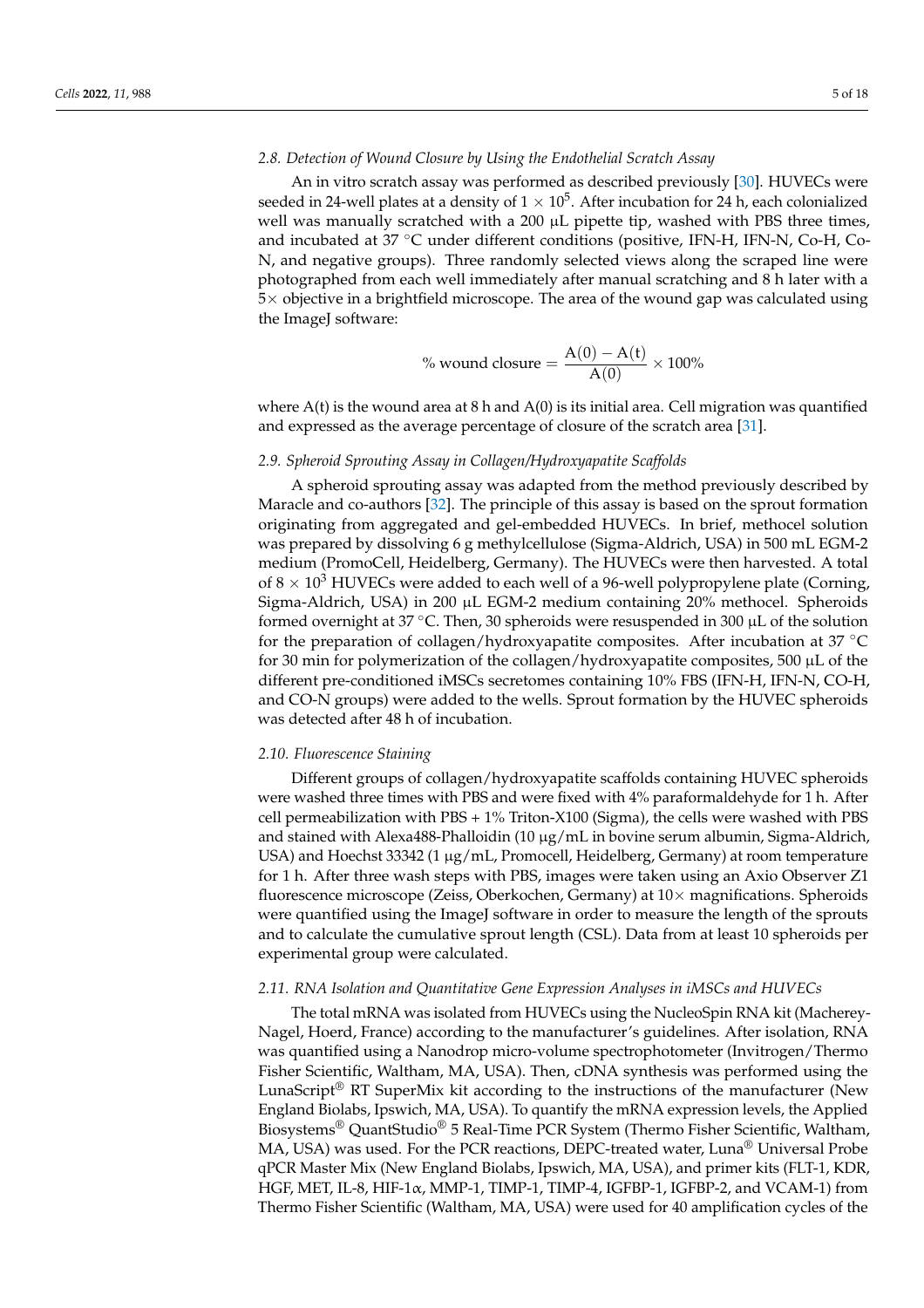target cDNA following the manufacturer's instructions. The target gene transcript levels were normalized to those of the housekeeping gene GAPDH. X-fold induction values were calculated by the quotient of the sample and the corresponding control. All cDNA samples were analyzed in triplicate.

#### *2.12. Statistical Analysis*

The data of all measurements are expressed as means *±* standard error of means (SEM). All statistical analyses were carried out using the GraphPad Prism software (La Jolla, CA, USA). The two-tailed Student's t-test or one-way analysis of variance (ANOVA) for repeated measurements followed by Tukey's multiple comparisons tests were used. Values were considered significant with a *p*-value < 0.05.

#### **3. Results**

## *3.1. HLA-I and HLA-II Expression by iMSCs Cultured under Pro-Inflammatory (IFN-g) and Hypoxic/Normoxic Condition*

In a previous study, we provided evidence of tri-lineage differentiation, telomere lengths, and proliferative and mitochondrial capacities of generated iMSCs, compared to the functions of the parental JPCs [25]. The MSC and iPSC marker expressions of the iMSCs used in this work are given in the Supplementary Figure S1.

To characterize the response of iMSCs to IFN- $\gamma$  stimulation, the expression of HLA-I and HLA-II surface markers was analyzed via flow cytometry. iMSCs derived from three donors expressed high levels of HLA-I, under both hypoxic and normoxic conditions (Figure 2A). After iMSC stimulation with IFN- $\gamma$  for 5 days (IFN- $\gamma$ ), the expression of HLA-II (Hypoxia: IFN- $\gamma$ : 62.52  $\pm$  25.21%; Normoxia: IFN- $\gamma$ : 65.37  $\pm$  19.79%) was significantly upregulated compared to that of the untreated iMSCs (CO) (Normoxia: CO: 0.12 *±* 0.01%; Hypoxia: CO: 0.27 *±* 0.09%) under both hypoxic and normoxic conditions (Figure 2B).



**Figure 2.** HLA-I and HLA-II expression of iMSCs of untreated (CO) and stimulated (with 200 ng/mL IFN- $\gamma$  (IFN- $\gamma$  groups) for 5 days under hypoxic and normoxic conditions. (A) Representative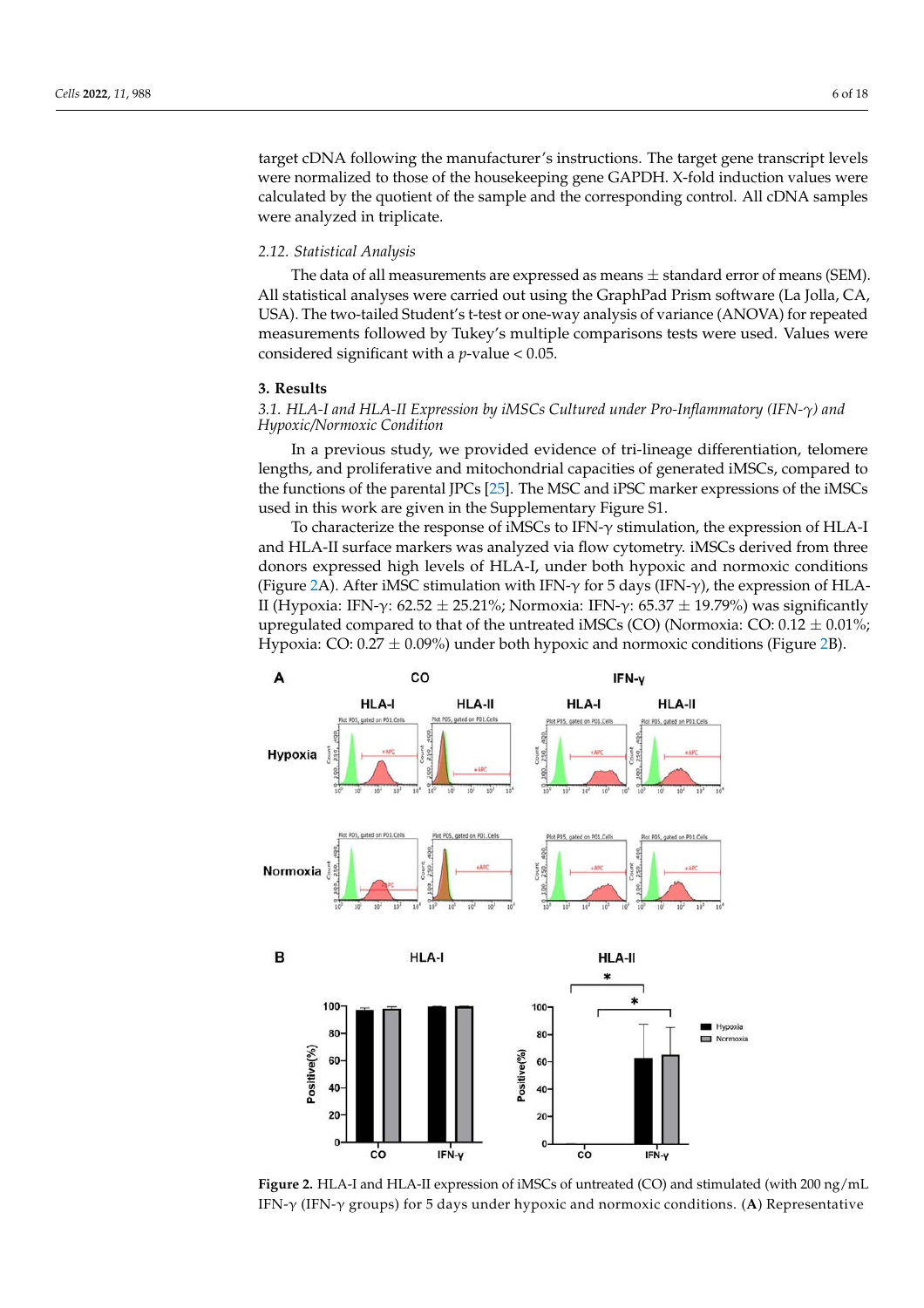histograms of the surface marker expression were detected by flow cytometry. Positive cells (red), unstained control (green). (**B**) Amount of HLA-I and -II positive cells under the indicated conditions. Differences in surface marker expression were compared using two-way ANOVA (*n* = 3 patients,  $* p < 0.05$ ).

#### *3.2. Gene Expression of the Pro-Angiogenic Genes IL-8 and VEGF-A by iMSCs Cultured under Pro-Inflammatory (IFN-g) and Hypoxic/Normoxic Conditions*

To investigate the angiogenic potential of the treated and untreated iMSCs, the angiogenesis-related genes in iMSCs were analyzed. It is well known that interleukin-(IL-)- 8 and VEGF-A are critical regulators of angiogenesis [33,34]. In our present study, it was evident that the IL-8 gene expression in iMSCs from the IFN-H group (IFN-H: 102.77 *±* 1.89) was significantly higher than in the other three groups (IFN-N group: 7.26 *±* 0.24, CO-H group:  $1.36 \pm 0.13$  and CO-N group:  $1 \pm 0.25$ ), and the expression of the IL-8 gene in iMSCs from the IFN-N group was also significantly higher than the IL-8 levels from the CO-H and CO-N groups (Figure 3A). Concerning the VEGF-A gene expression, the levels in the IFN-H and IFN-N groups (IFN-H:  $3.93 \pm 0.12$ ; IFN-N:  $4.31 \pm 0.11$ ) were found to be significantly higher compared to those detected in the CO-H and CO-N groups (CO-H: 0.75  $\pm$  0.25; CO-N: 1  $\pm$  0.22). No significant differences were detected between the stimulated and unstimulated groups (Figure 3B). In summary, these results indicate that with IFN- $\gamma$  pre-conditioned iMSCs possess a higher angiogenic potential compared to the control iMSCs.



**Figure 3.** Expression of angiogenesis-related genes by iMSCs pre-conditioned with IFN- $\gamma$  under hypoxic and normoxic conditions. Gene expression levels of IL-8 (**A**) and VEGF-A (**B**) in iMSCs were quantified using a Thermo Fisher Scientific PCR instrument, and ratios of the target mRNA copy numbers related to copy numbers of the housekeeping gene (GAPDH) were calculated. Gene expressions mean values *±* SEM in iMSCs from the IFN-H, IFN-N, CO-H, and CO-N groups displayed as x-fold induction values relative to the CO-N (control normoxic) group. Data were collected from three independent experiments (\*\*\*  $p < 0.001$ ; \*\*\*\*  $p < 0.0001$ ).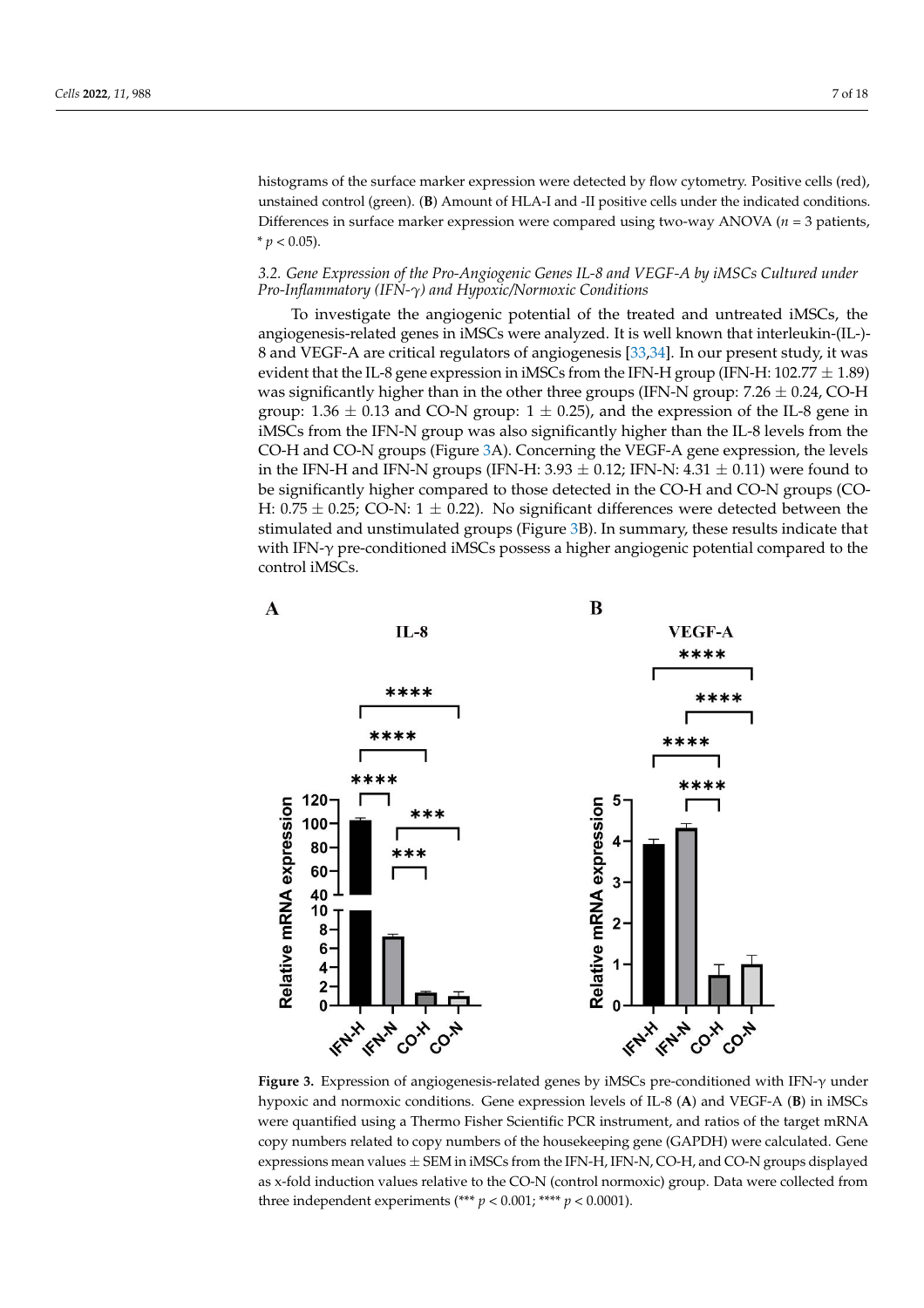## *3.3. Examination of IL-8 and VEGF-A Protein Concentrations in Pre-Conditioned iMSCs Secretomes*

To quantify the IL-8 and VEGF protein release in secretomes from different preconditioned iMSCs groups, we used human IL-8 and human VEGF ELISA kits. As shown in Figure 4, VEGF secretion was significantly increased in both IFN-stimulated groups (IFN-H: 9.75 *±* 0.22; IFN-N: 8.68 *±* 0.50) compared to levels detected in the unstimulated groups (CO-H: 3.51  $\pm$  0.14; CO-N: 2.75  $\pm$  0.11). After quantification of IL-8 protein secretion, a significant upregulation was detected in the IFN-H group (IFN-H: 52.48 *±* 0.30) compared to the normoxic and untreated groups (IFN-N:  $0.002 \pm 0.001$ ; CO-H:  $0.01 \pm 0.003$ ; CO-N:  $0.07 \pm 0.004$ .



**Figure 4.** Quantification of IL-8 (**A**) and VEGF (**B**) protein concentration in secretomes from iMSCs pre-conditioned with IFN- $\gamma$  under hypoxic and normoxic conditions. Values represent means  $\pm$  SEM values from three independent experiments (\*\*\*  $p < 0.001$ ; \*\*\*\*  $p < 0.0001$ ).

## *3.4. Tube Formation Assays with HUVECs Cultured in the Presence of Secretomes from Pre-Conditioned iMSCs*

In order to evaluate the angiogenic potential of the secretomes obtained from differently pre-conditioned iMSCs, endothelial tube formation assays were performed. After imaging, different amounts of tube-like structures were formed. For the quantification using the Image J software, we used three indicators to determine the angiogenic effects of the different iMSC secretomes: the number of nodes, number of meshes, and the number of branches. As illustrated in Figure 5, HUVECs from the positive group (+GF) formed significantly more nodes, meshes, and branches (Figure 5B) than the cells from all other groups, except the number of branches and nodes compared to HUVECs from the IFN-H group. HUVECs from the IFN-H group formed significantly higher numbers of nodes, branches, and meshes compared to the cells from the negative control group  $(-GF)$  and in the tendency compared to all other groups, without reaching statistical significance.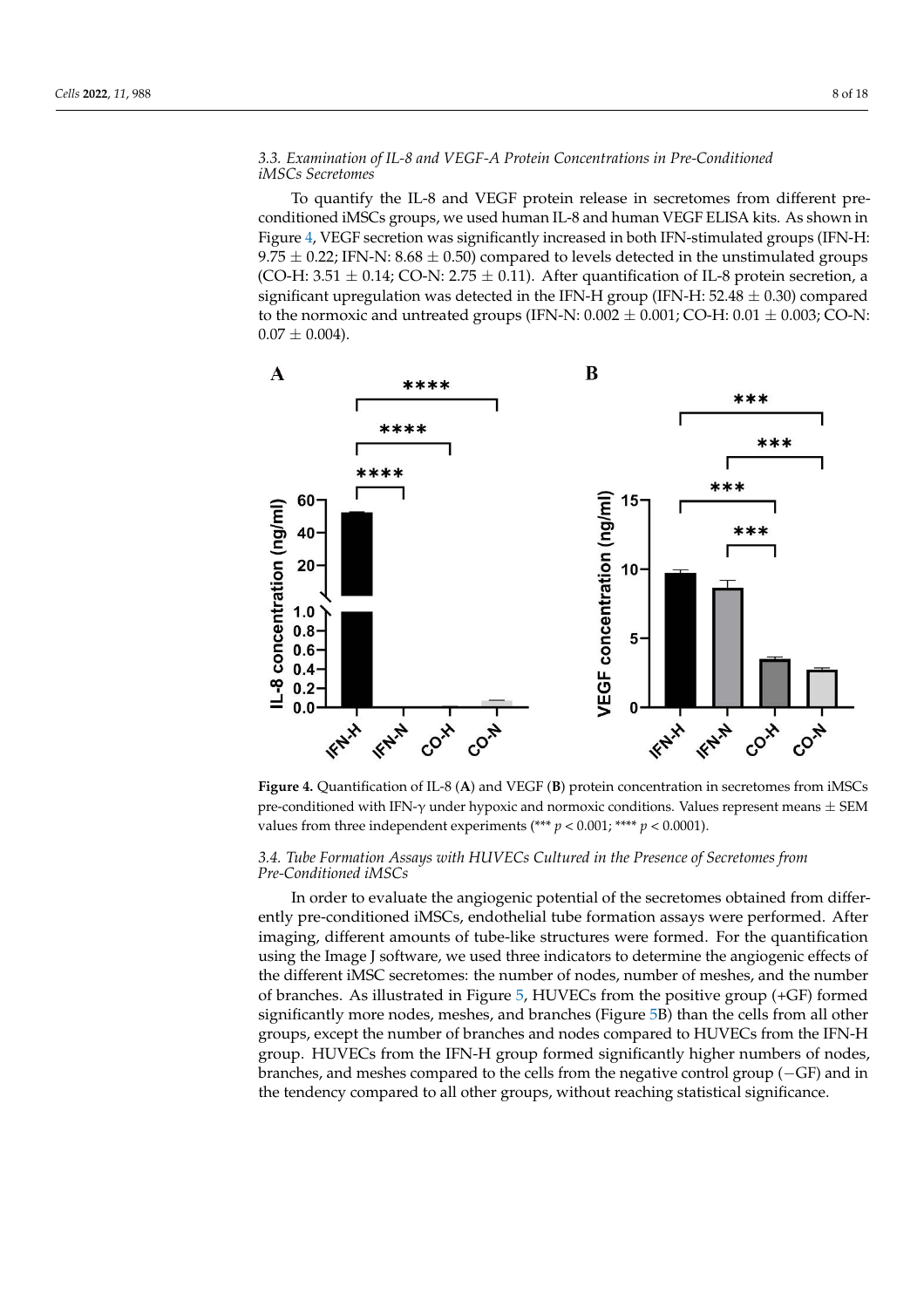

**Figure 5.** Tube formation of HUVECs incubated with secretomes obtained from differently preconditioned iMSCs. HUVECs seeded onto the Geltrex matrix in a medium containing secretomes from differently pre-conditioned iMSCs, growth factors (+GF, positive control group), or without growth factors ( $-GF$ , negative control group). (A) Representative images ( $1.25 \times$  magnification, scale  $bar = 2000 \mu m$ ) of tube formation were taken using fluorescent microscopy (calcein-AM green staining), 8 h after cell seeding. (**B**) Number of branches, number of meshes, and number of nodes were quantified with the ImageJ software. Values represent means  $\pm$ SEM from three independent experiments (\*, \*\*, \*\*\*, \*\*\*\* without bar indicates significant differences to the +GF group; \*  $p$  < 0.05, \*\*  $p < 0.01$ , \*\*\*  $p < 0.001$ , \*\*\*\*  $p < 0.0001$ ).

## *3.5. Wound Healing Assays with HUVECs Cultured in the Presence of Pre-Conditioned iMSCs Secretomes*

The migration capability of the endothelial cells represents the first step in the angiogenesis process [35]. In order to evaluate the wound closure by the migration capacity of HUVECs cultured in the presence of pre-conditioned iMSCs secretomes, wound healing assays were performed. After imaging, the wound closure area in the different groups was calculated by ImageJ. As shown in Figure 6, the wound closure percentage of the positive cell group (+GF: 44.83 *±* 1.77%) was significantly higher (Figure 6B) than in the other groups (GF: 19.68 *±* 3.97%; IFN-H: 38.82 *±* 3.50%; IFN-N: 28.54 *±* 1.02%; CO-H: 32.31 *±* 3.86%; CO-N: 29.27 *±* 3.55%), except when compared to cells from the IFN-H group. HUVECs from the IFN-H group showed the highest percentages of wound closure, which reached statistical significance compared to the negative control group, which was cultured in the absence of all growth factors  $(-GF)$ .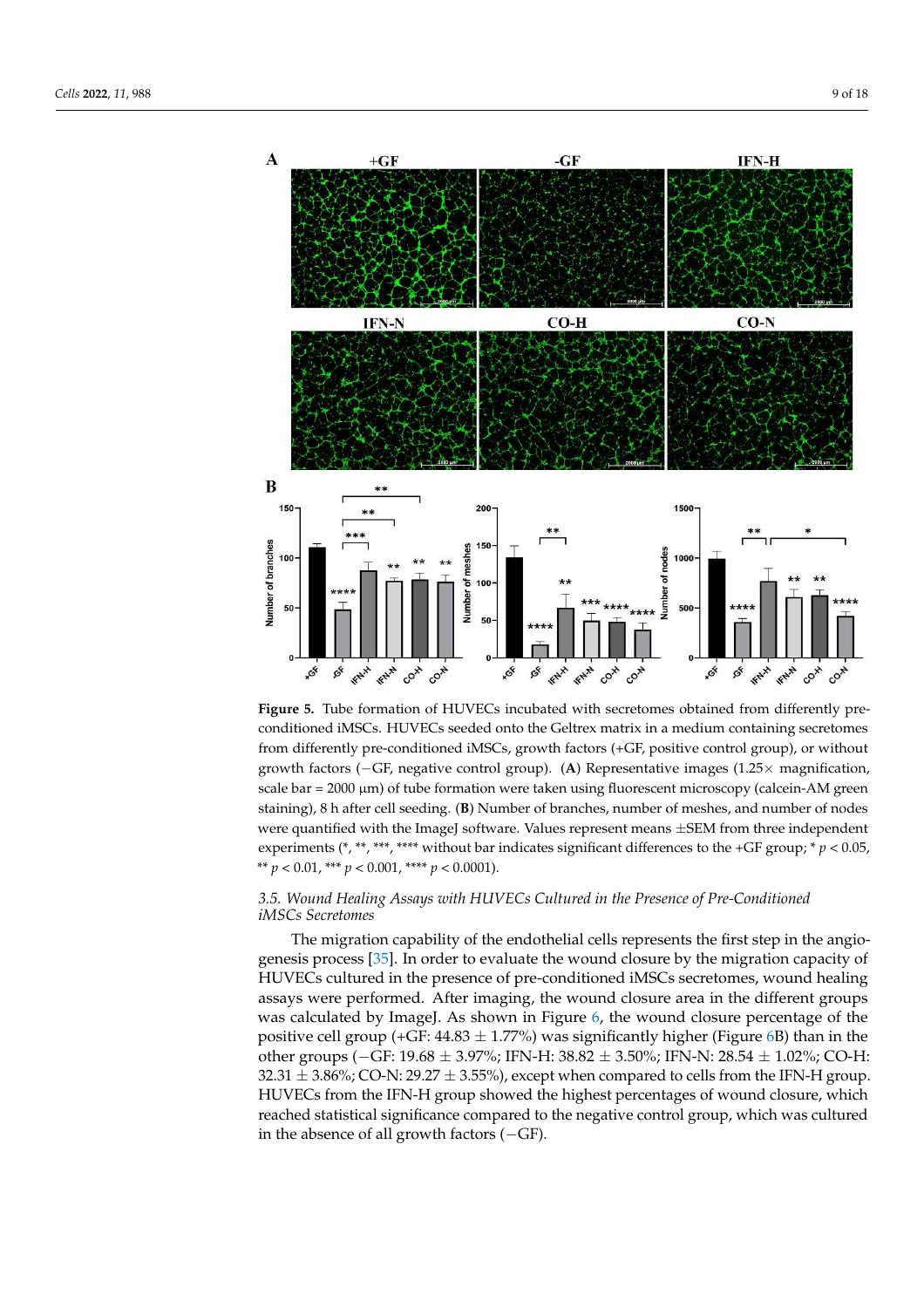

Figure 6. Wound healing assay of HUVECs incubated with differently pre-conditioned iMSCs secretomes. HUVECs cultured with differently pre-conditioned iMSCs secretomes, growth factors (+GF, positive group), or without growth factors (-GF, negative control group). (A) Representative images  $(5 \times$  magnification, scale bar = 500  $\mu$ m) of the scratched area were taken using brightfield microscopy at 0 and 8 h after cell seeding. (**B**) Quantification of the wound closure by HUVECs cultured with preconditioned iMSCs secretomes. Values represent means *±* SEM from three independent experiments (\* *p* < 0.05, \*\* *p* < 0.01).

## *3.6. Gene Expression Analysis of Angiogenic Markers by HUVECs Cultured in the Presence of Pre-Conditioned iMSC Secretomes*

Further investigation of the biofunctionality of the differently pre-conditioned iMSCs secretomes includes the analysis of their effects on the angiogenic gene expression in HUVECs (Figure 6). HUVECs cultured in the presence of iMSC secretome from the IFN- $\gamma$ (for 5 days) stimulation under hypoxic condition group (IFN-H) showed an up-regulation of seven pro-angiogenic genes (FLT-1, KDR, MET, TIMP-1, HIF-1 $\alpha$ , IL-8, and VCAM-1) and a down-regulation of two anti-angiogenic genes (TIMP-4 and IGFBP-1) when compared to all other groups. The MMP-1 gene expression in the IFN-H HUVEC group was higher than that detected in the IFN-N, CO-H, CO-N, and  $-GF$  groups and lower than that of the +GF group, however, there was no significant difference among these groups (Figure 7E). The gene expression of IGFBP-2 in the IFN-H, IFN-N, CO-H, and CO-N groups was higher than in the GF group and lower than that of the +GF HUVEC group (Figure 7J). Concerning the expression of the HGF gene, higher mRNA levels were detected in the IFN-H group compared to those detected in the +GF and -GF groups, but they were lower compared to those of the IFN-N, CO-H, and CO-N groups. The statistical significances are illustrated in Figure 7. The expression pattern of the 12 analyzed genes gives an overview of the iMSC secretome with the highest angiogenic potential under hypoxic and pro-inflammatory (IFN- $\gamma$ ) pre-treatment.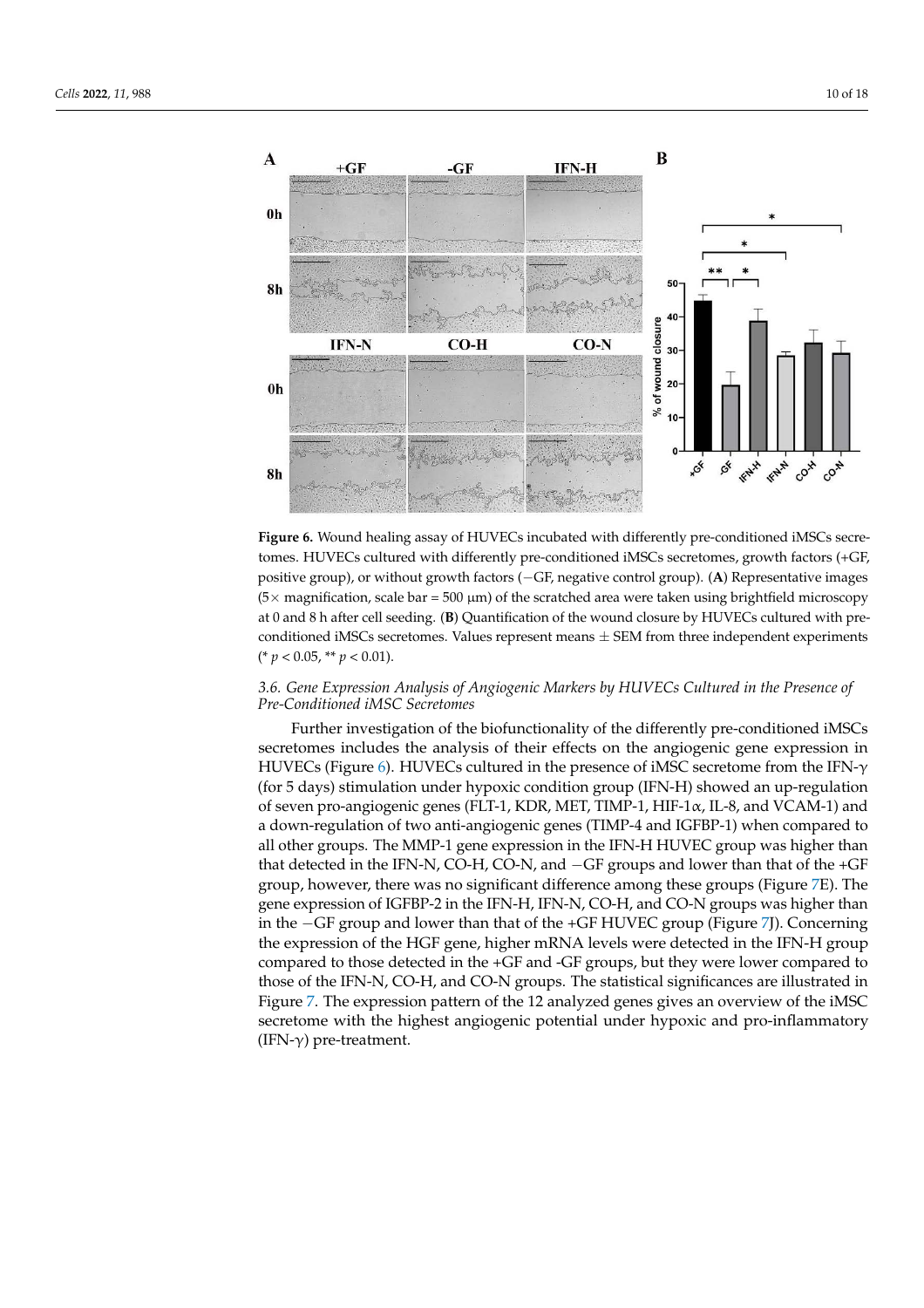

**Figure 7.** Expression of angiogenesis-related genes by HUVECs cultivated in the presence of preconditioned iMSCs secretomes. Gene expression levels of FLT-1 (**A**), KDR (**B**), HGF (**C**), MET (**D**), MMP-1 (**E**), TIMP-1 (**F**), TIMP-4 (**G**), HIF-1↵ (**H**), IGFBP-1 (**I**), IGFBP-2 (**J**), IL-8 (**K**), and VCAM-1 (**L**) in HUVECs cultivated in the presence of pre-conditioned iMSCs secretomes. Quantification of mRNA levels was performed using a Thermo Fisher Scientific PCR instrument, and ratios of the target mRNA copy numbers to copy numbers of the housekeeping gene (GAPDH) were calculated in all samples. Mean values *±* SEM in HUVECs from different iMSCs secretome groups are displayed as x-fold induction values relative to the negative control group  $(-GF)$ . Data were collected from three independent experiments (\*, \*\*, \*\*\*, \*\*\*\* without bar indicates significant differences compared to the IFN-H group, # indicates that the IFN-H group show significant differences to all other groups, \* *p* < 0.05; \*\* *p* < 0.01; \*\*\* *p* < 0.001; \*\*\*\* *p* < 0.0001).

## *3.7. Sprouting Assays by HUVEC Spheroids Seeded on 3D Collagen/Hydroxyapatite Composites in the Presence of Pre-conditioned iMSC Secretomes*

To evaluate the functionality of differently conditioned iMSCs secretomes also in the 3D-culture, sprouting assays with HUVEC spheroids were performed within collagen/hydroxyapatite (coll/HA) composite scaffolds. We described the generation of these scaffolds in a previous work [36]. HUVEC spheroids were incorporated into coll/HA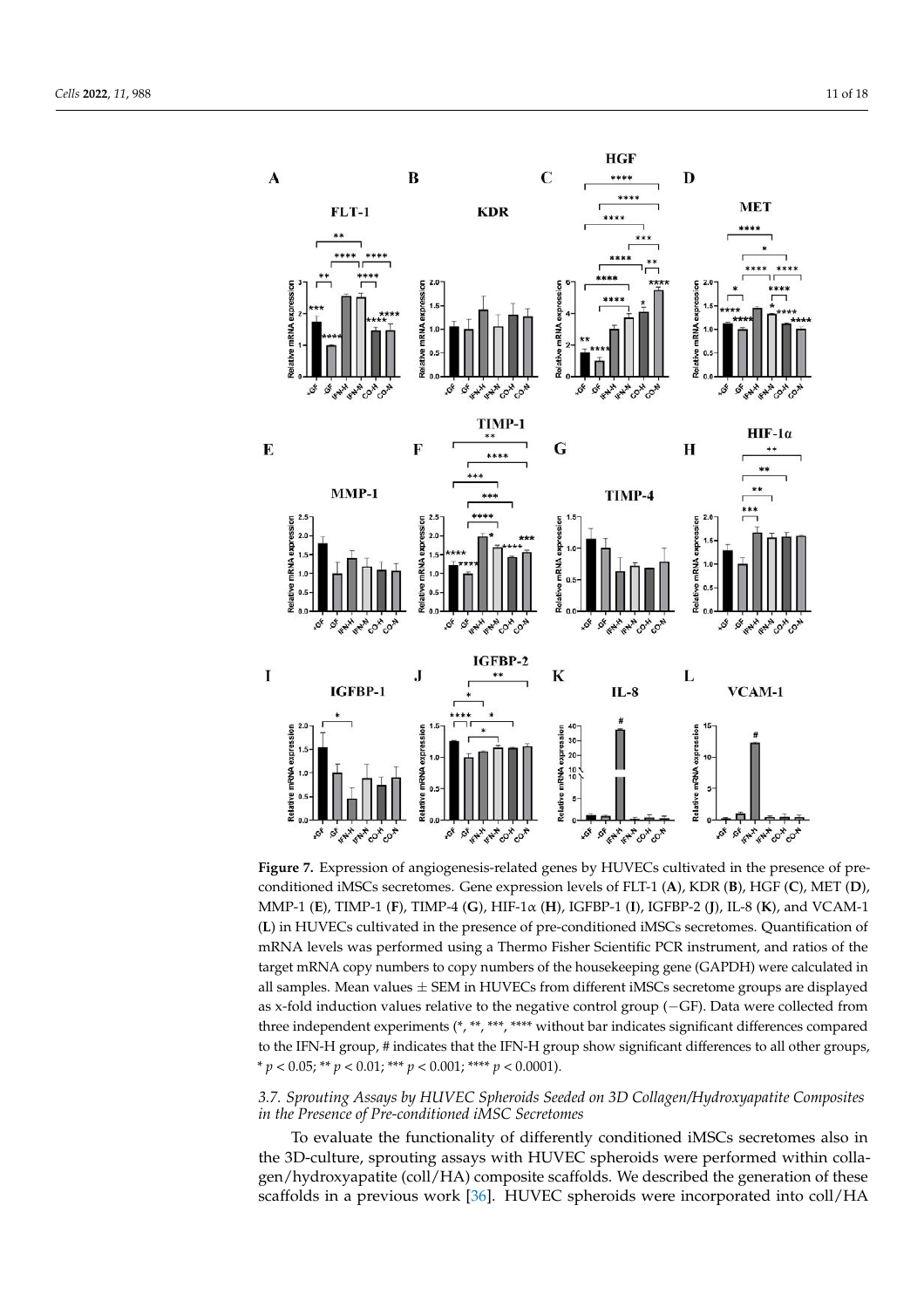scaffolds and incubated in the presence of differently pre-conditioned iMSCs secretomes (IFN-H, IFN-N, CO-H, and CO-N groups). Figure 8 gives an overview of the merged images; the respective cytoplasmic and nuclear staining is illustrated in the Supplementary Figure S3. Sprout lengths were analyzed by ImageJ software after 48 h of incubation (Figure 8A). By quantifying the cumulative sprout length (CSL), we detected a significantly higher CSL in the IFN-H scaffold group (IFN-H: 2263.25 *±* 228.68), compared to the CSL detected for all other groups (+GF: 1347.29  $\pm$  122.98; -GF: 342.35  $\pm$  49.52; IFN-N: 1303.20 *±* 122.75; CO-H: 584.57 *±* 76.12; CO-N: 492.75 *±* 57.85). The CSL calculated in the scaffolds from the IFN-N and the +GF groups were significantly higher than those detected in the scaffolds from the CO-H, CO-N, and  $-GF$  groups. (Figure 8B). The CSL calculated in scaffolds from the CO-H and CO-N groups was higher than that calculated for the  $-GF$ group; however, without statistical significance.







不太太了

CO-X

CO-N

**KNY** 

 $\mathcal{S}^k$ 

1000

 $\sqrt{2}$ 

**ACK**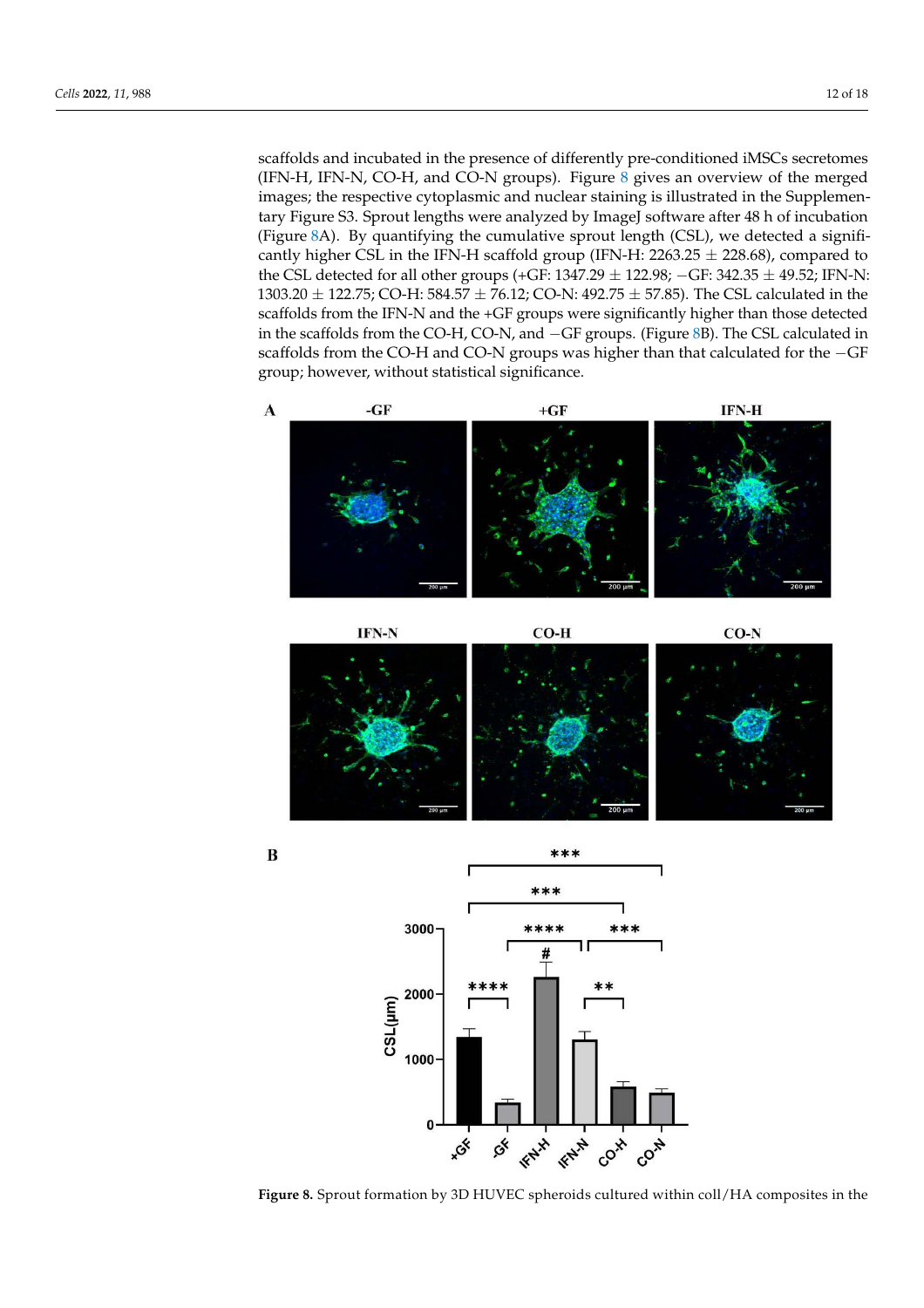presence of iMSC secretomes for 48 h. (**A**) Representative confocal images (Alexa488-Phalloidin staining) of HUVEC spheroids cultured within coll/HA composites in the presence of differently pre-conditioned iMSCs secretomes in a  $10 \times$  magnification (scale bar = 200  $\mu$ m). (**B**) Quantification of cumulative sprouts length (CSL) analyzed using the ImageJ software. Mean CSL was calculated for at least 10 randomly selected spheroids per experimental group. Values represent means *±* SEM from three independent experiments (# indicates that the IFN-H HUVEC group showed significant differences to all other groups, \*\*  $p < 0.01$ ; \*\*\*  $p < 0.001$ ; \*\*\*\*  $p < 0.0001$ ).

#### **4. Discussion**

MSCs have been widely explored for cell-based therapy in the field of tissue regeneration due to their remarkable immunosuppressive and immunomodulatory properties [37], and their ability to enhance angiogenesis and accelerate tissue healing [38]. The similarity of iMSCs to primary MSCs and their regenerative potential in vivo have already been demonstrated in initial studies [39,40], but further investigation is needed. MSCderived secretomes contain many bioactive molecules, such as growth factors, cytokines, chemokines, free nucleic acids, lipids, and extracellular vesicles, which carry proteins and/or miRNAs to target cells [41–43]. Detailed transcriptome analysis of iMSCs showed a rejuvenation-associated gene signature, as well as more genes in common with fetal MSCs than with adult MSCs [20]. The same study demonstrated that protein composition of iMSC secretomes is similar to that of both fetal and adult MSCs. However, the secretome composition can be regulated by preconditioning strategies during the in vitro iMSC culture [44]. The influence of different conditions has been investigated so far, including hypoxic and inflammatory conditions, addition of pharmacological agents, and 3D culture conditions [45]. A recent study investigated the influence of interferon- $\gamma$  and hypoxia on the proteome and metabolome of therapeutic adipose-derived mesenchymal stem cells [46]. Pro-inflammatory and hypoxic conditions coexist in settings of chronic diseases, acute injury, and adipositas. The authors demonstrated that dual priming  $(IFN-\gamma/hypoxia)$  of MSCs intensified their immunomodulatory capacity, promoted their own survival, prevented them from clearance, and led to an anti-fibrotic MSC phenotype. Hypoxic conditions switch MSCs to glycolysis, causing fast consumption of glucose and fast production of lactate, which has inhibitory effects on T-cells. For the manufacturing of clinical-grade MSCs, there is a need to develop standardized assays to prove their potency. Guan and co-authors [47], detected after IFN exposure of MSCs, elevated expression levels of IDO and PD-L1 (programmed death ligand 1), which correlated with their suppressive potential on third-party T cell proliferation. The authors concluded that flow cytometric measurement of intracellular IDO and cell surface protein PD-L1 represents a potential and rapid assay for the assessment of their immunosuppressive potential.

Far less is known about the phenotype and features of iMSCs, as well as about their therapeutic capacities. Our study shows for the first time the effects of a pro-inflammatory IFN- $\gamma$  activation under a hypoxic condition (5% O<sub>2</sub>) on the angiogenic potential of the obtained iMSCs secretome. The obtained angiogenic potency was compared to that induced by the normoxic  $(20\% O_2)$  and non-inflammatory environment of in vitro cultured iMSCs.

Pro-angiogenic proteins secreted by MSCs are mediated by growth factors (such as VEGF) and chemokines (such as IL-8) [48]. Many studies report that MSC secretomes can exert different effects in the context of angiogenesis, and many of these differences largely depend on the preconditioning of MSC cultures [49]. By the results described in the present study, we completely agree with this finding. Furthermore, the tissue origin seems to also influence the angiogenic profile of the human MSC secretome [50]. The use of rejuvenated iMSCs could bypass tissue- and age-related heterogeneities, which are associated with primary MSCs. In our study, we demonstrate for the first time that pro-inflammatory and hypoxic conditions enhance the angiogenic potency of the released iMSC secretome. As IL-8 and VEGF are both potent regulators of angiogenesis [33,34], we analyzed the gene and protein expression of both factors and detected the highest levels in the IFN- $\gamma$  and hypoxia pre-conditioned iMSC group.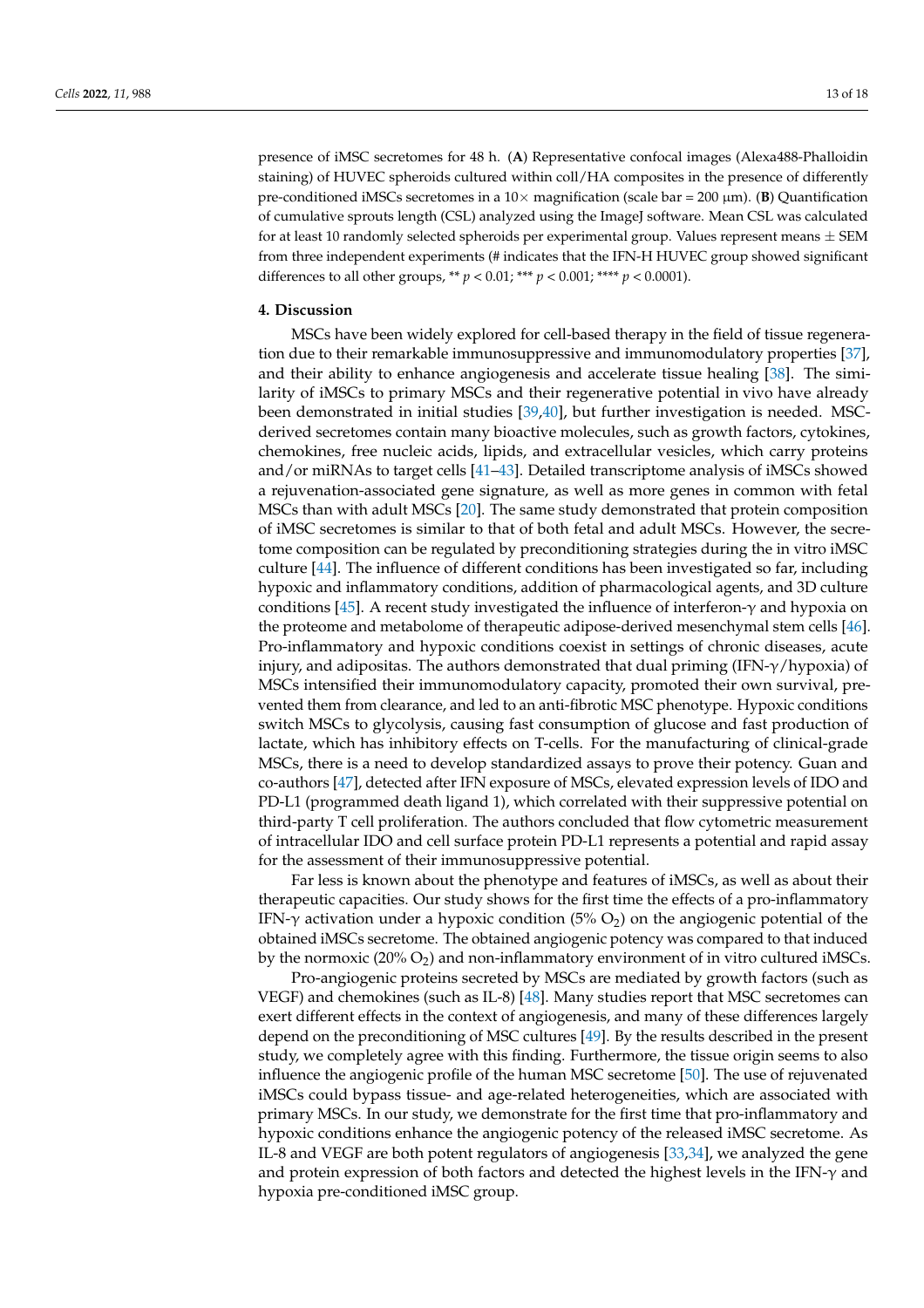In recent years, priming approaches have been investigated to empower MSC efficacy. Among them, preconditioning with IFN- $\gamma$  under hypoxic conditions seems to enhance the immunosuppressive properties of MSCs  $[45]$ . Under IFN- $\gamma$  priming, MSCs increase the expression of class II histocompatibility leukocyte antigen (HLA) molecules [51], and MCSs preconditioning with IFN- $\gamma$  and TNF- $\alpha$  in combination promoted angiogenesis and accelerated tumor growth [52]. Under hypoxic conditions, MSCs have been shown to possess a higher angiogenic and regenerative potential than under normoxic conditions [53]. This result is exactly in line with our obtained findings. Exosomes released by hypoxiatreated adipose tissue derived MSCs have been shown to enhance angiogenesis through the protein kinase A (PKA) signaling pathway in HUVECs [54]. Low oxygen tension is thought to be an integral component of the endosteal niche microenvironment. As IL-8 secretion by human primary MSCs is clearly increased under hypoxic conditions and IL-8 in turn possesses strong pro-angiogenic and chemotactic abilities, MSCs can enhance their migratory capacity in an autocrine manner [55] and promote osteogenesis at the same time [56]. However, IFN- $\gamma$  exposure alone led to the suppression of VEGF and IL-8 by adipose-derived stromal cells. Conditioned medium of IFN- $\gamma$  primed ASCs was not able to activate in vivo vessel formation [57]. Dual primed MSCs downregulated thrombospondin 1 and 2 expression, both factors that inhibit angiogenesis [46]. We did not analyze the thrombospondin expression, but its suppression might be a reason for the pro-angiogenic effect of the iMSC secretome from the IFN-H group, in addition to the suppression of the anti-angiogenic TIMP-4 and IGFBP-1, as described below.

Currently, we developed collagen/hydroxyapatite composites with good angiogenic properties by incorporating VEGF-mimetic peptides [36]. However, a cell type with proangiogenic properties could further support construct endothelialization in situ. Due to the limited proliferation and differentiation capacity of the primary jaw periosteal cells we usually work with, we found with iMSCs an alternative cell source that we derived from reprogrammed JPCs. As this MSC-like cell type is new, we drew our attention to a detailed analysis of its phenotype and functions, and demonstrated that iMSC priming with IFN- $\gamma$ under hypoxic conditions induced pro-angiogenic properties of their secretome.

Besides evaluating the effect of iMSCs secretome on HUVEC tube formation, we also investigated the angiogenic gene expression in HUVECs. The analyzed genes play an important role during angiogenesis. VEGFR-1 (FLT-1) and VEGFR-2 (KDR) are both receptors of VEGF, representing principal initiators of the angiogenesis process [58]. For angiogenesis amplification and vascular stabilization, other factors like IL-8, IGFBP-2, MMP-1, VCAM-1, HIF-1 $\alpha$ , HGF, and MET come into play [59–63]. Angiogenesis inhibitory factors like TIMP-4, endostatin, angiostatin, or thrombospondin suppress vascular growth [64]. Although several studies demonstrated that the inhibition of TIMP1 promotes angiogenesis [65], there are also contradictory works reporting on enhanced tumor angiogenesis in the brain metastasis of lung carcinoma associated with TIMP-1 overexpression [66]. In our study, HUVECs cultured in the presence of  $IFN-\gamma$  and hypoxia pre-conditioned iMSCs secretome showed an up-regulation of pro-angiogenic genes (FLT-1, KDR, MET, TIMP-1, HIF-1 $\alpha$ , IL-8, and VCAM-1) and a down-regulation of anti-angiogenic genes such as TIMP-4, IGFBP-1, and IGFBP-2, compared to all other groups. Relatively little is actually known about the function of TIMP-4 and its role in angiogenesis. However, TIMP-4 has been shown to inhibit platelet aggregation and to decrease the migration and invasive potential of cancer cell lines. Further studies could demonstrate the inhibitory effect of TIMP-4 on capillary tube formation only in high doses and on capillary endothelial cell migration [67]. We suggest that TIMP-4 inhibition in the HUVEC group cultivated with the pre-conditioned  $(IFN-\gamma)$  and hypoxia) iMSCs secretome was based on its anti-angiogenic effect. IGFBPs usually inhibit the metabolic and proliferative actions of IGFs by binding them, prolonging their half-lives, and altering their interactions with cell surface receptors. Hypoxia induces IGFBP-1 hyperphosphorylation, leading to decreased IGF-I bioavailability in fetal growth [68]. However, the interactions between IGFs and IGFBPs are mutual, resulting in reciprocal regulation dependent on the cellular environment [66].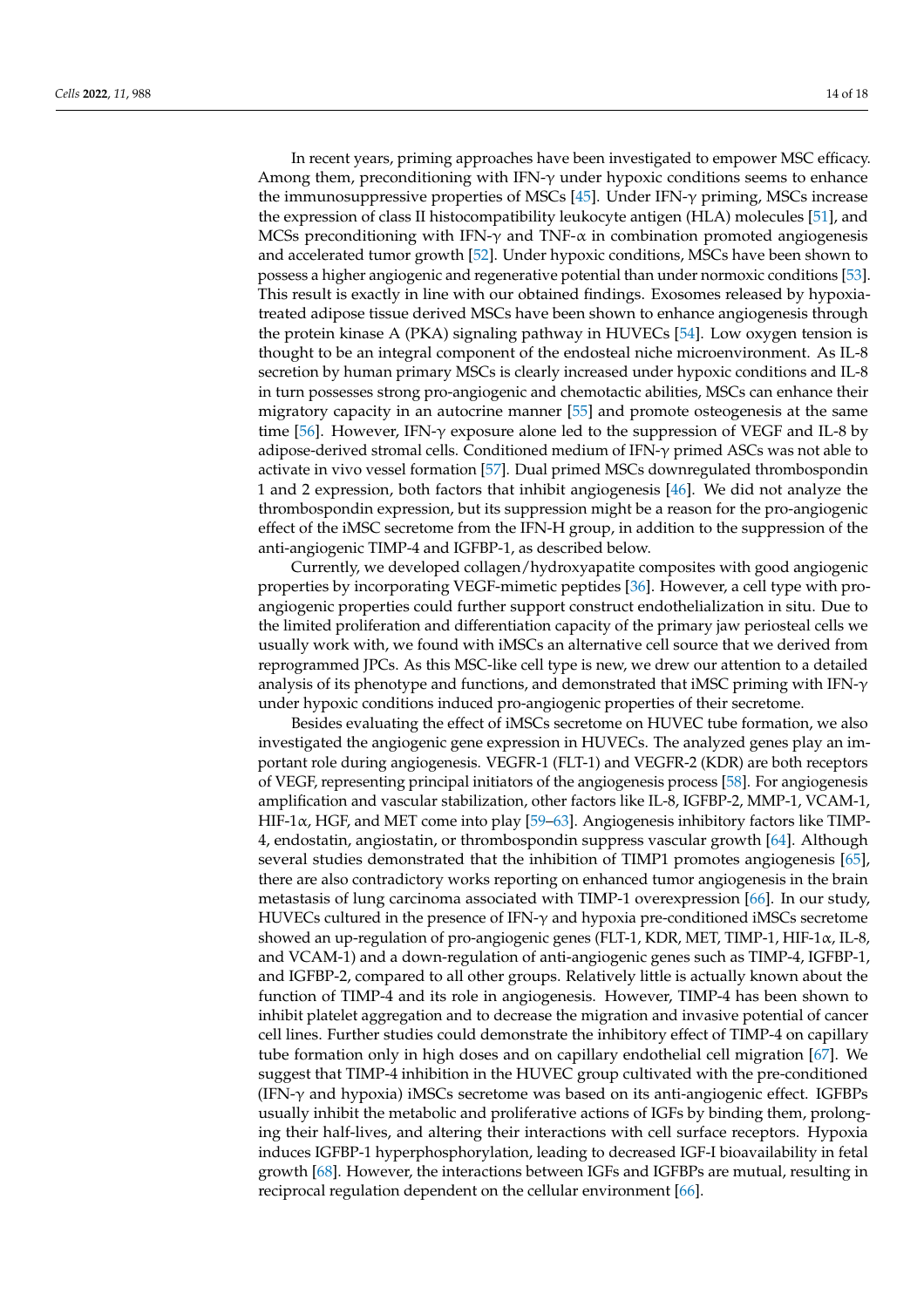Additionally, the HGF gene expression has been shown to be inversely proportional to detected c-MET levels in the pre-conditioned iMSCs secretome HUVEC group, compared to the other groups. HGF unfolds its angiogenic effect via tyrosine phosphorylation of its specific receptor, c-Met, expressed on blood vessels including endothelial cells (ECs) and vascular smooth muscle cells (VSMCs) [69]. Based on maximal c-MET transcription levels detected in the IFN-H group, we suppose higher HGF-responsiveness in this group compared to the other IFN-treated or untreated groups. The pre-conditioned iMSCs secretome obtained upon IFN- $\gamma$  and hypoxia treatment could also include TGF-beta [51], which is able to inhibit the expression of HGF [70]. We suppose this might be the reason for reduced HGF levels in the IFN-H group compared to the other three secretome groups.

Many studies have shown the relevance of VCAM-1 in angiogenesis [71], and the chemokine interleukin-8 exerts potent pro-angiogenic effects through binding to the CXCR2 receptor of intestinal microvascular endothelial cells and downstream signaling by phosphorylation of the extracellular signal-regulated protein kinase 1/2 (ERK 1/2) [72]. As IL-8 and VCAM-1 gene expressions have been shown to be strongly and significantly upregulated in treated HUVECs, we suggest that these are key responder factors induced by the strong pro-angiogenic effect starting from the IFN- $\gamma$ /hypoxia pre-conditioned iMSC secretome. We did not analyze the gene expression pattern of 3D-cultured HUVECs (as shown in Figure 8), but sprout formation assays showed very clearly similar results to the performed tube formation assays with 2D-cultured HUVECs (as shown in Figure 5). These results showed that regardless of the cultivation approach in 2D on a standard growthfactor reduced matrigel preparation composed of laminin I, type IV collagen, entactin, and heparan sulfate proteoglycans (information from the company), or in 3D within the type I collagen/hydroxyapatite constructs, HUVECs were able to be activated by the IFN- $\gamma$  and hypoxia pre-conditioned iMSCs secretome.

Taken together, in this study we provide insight into the excellent pro-angiogenic functional capacity starting from IFN- $\gamma$  and hypoxia pre-conditioned iMSCs secretome.

#### **5. Conclusions**

In this study, we present a cell-free approach for the development of collagen/ hydroxyapatite scaffolds exhibiting angiogenic properties. Secondly, we demonstrate that dual priming with hypoxia and IFN- $\gamma$  significantly improved the pro-angiogenic properties of iMSCs. Based on this result, we conclude that iMSCs priming before clinical application can activate neovascularization and improve the therapeutic efficacy of these stem cells.

**Supplementary Materials:** The following supporting information can be downloaded at: https:// www.mdpi.com/article/10.3390/cells11060988/s1, Figure S1: Representative histograms of MSCand iPSC-surface marker expression on iMSCs of passage 3. Figure S2: Tube formation of HUVECs incubated with different concentrations of iMSCs secretome; Figure S3: Sprout formation by 3D HUVEC spheroids cultured within coll/HA composites for 48 h.

**Author Contributions:** Conceptualization, S.W., F.U. and D.A.; methodology, S.W. and W.C.; validation, S.W. and F.U.; investigation, S.W.; data curation, S.W.; writing—original draft preparation, S.W.; writing—review and editing, S.W., F.U., A.J.S., S.R. and D.A.; visualization, S.W.; supervision, F.U. and D.A.; project administration, S.R.; funding acquisition, S.W. and D.A. All authors have read and agreed to the published version of the manuscript.

**Funding:** S.W. was financed by the China Scholarship Council (CSC) (grant 201908080045).

**Institutional Review Board Statement:** Not applicable.

**Informed Consent Statement:** Not applicable.

**Data Availability Statement:** Obtained data for this study are available from the corresponding author upon reasonable request.

**Acknowledgments:** We thank Hui Liu for the technical support. Additionally, we acknowledge support by Deutsche Forschungsgemeinschaft and the Open Access Publishing Fund of University of Tuebingen.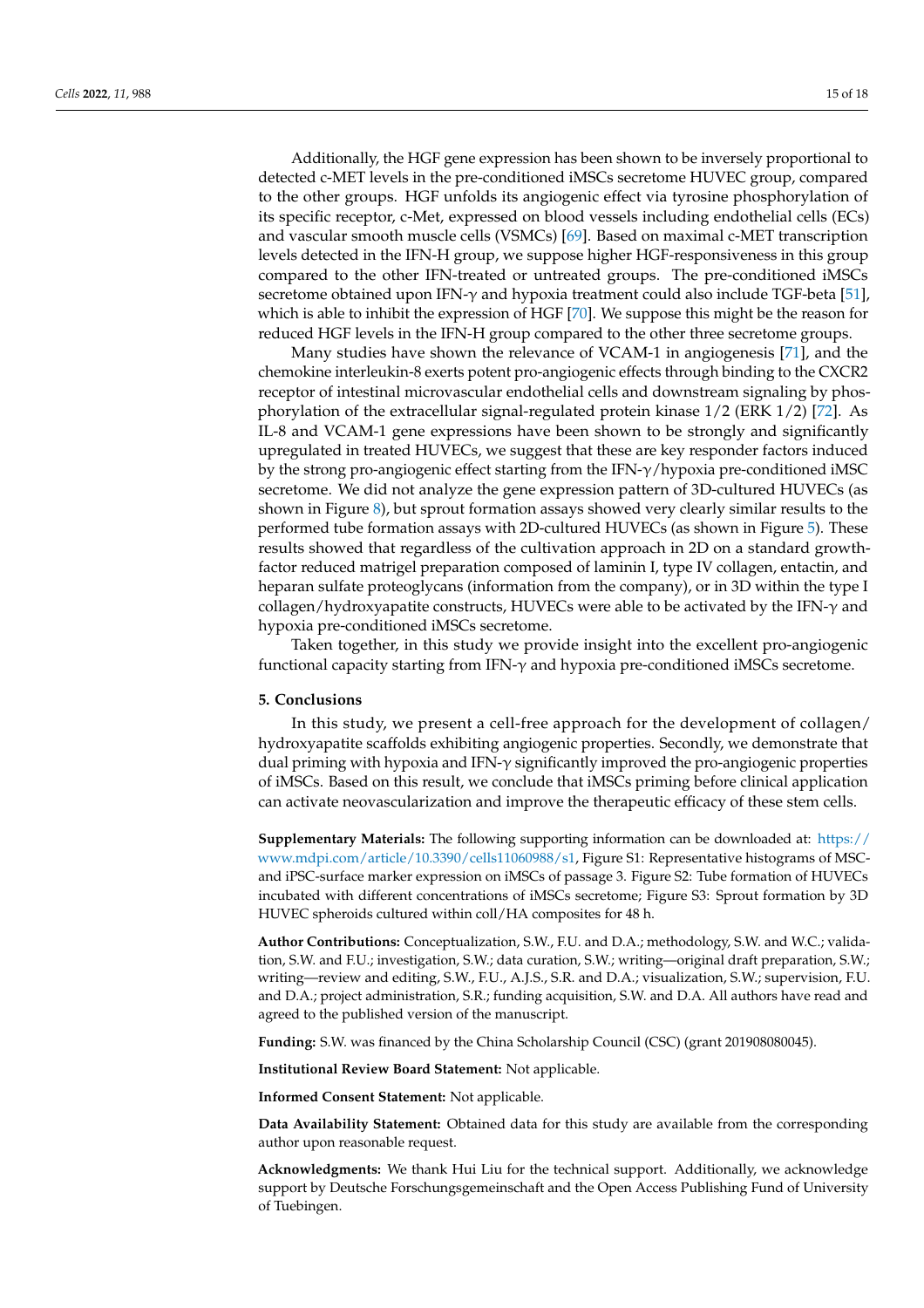## **Conflicts of Interest:** The authors declare no conflict of interest.

## **References**

- 1. Jungbluth, P.; Spitzhorn, L.-S.; Grassmann, J.; Tanner, S.; Latz, D.; Rahman, M.S.; Bohndorf, M.; Wruck, W.; Sager, M.; Grotheer, V.; et al. Human IPSC-Derived IMSCs Improve Bone Regeneration in Mini-Pigs. *Bone Res.* **2019**, *7*, 32. [Cross-Ref]
- 2. Sakkas, A.; Wilde, F.; Heufelder, M.; Winter, K.; Schramm, A. Autogenous Bone Grafts in Oral Implantology-Is It Still a "Gold Standard"? A Consecutive Review of 279 Patients with 456 Clinical Procedures. *Int. J. Implant Dent.* **2017**, *3*, 23. [CrossRef] [PubMed]
- 3. Rai, R.; Raval, R.; Khandeparker, R.V.S.; Chidrawar, S.K.; Khan, A.A.; Ganpat, M.S. Tissue Engineering: Step Ahead in Maxillofacial Reconstruction. *J. Int. Oral Health* **2015**, *7*, 138–142. [PubMed]
- 4. Costello, B.J.; Shah, G.; Kumta, P.; Sfeir, C.S. Regenerative Medicine for Craniomaxillofacial Surgery. *Oral Maxillofac. Surg. Clin. N. Am.* **2010**, *22*, 33–42. [CrossRef] [PubMed]
- 5. Amini, A.R.; Laurencin, C.T.; Nukavarapu, S.P. Bone Tissue Engineering: Recent Advances and Challenges. *Crit. Rev. Biomed. Eng.* **2012**, *40*, 363–408. [CrossRef] [PubMed]
- 6. Praveen, K.L.; Kandoi, S.; Misra, R.; Vijayalakshmi, S.; Rajagopal, K.; Verma, R.S. The Mesenchymal Stem Cell Secretome: A New Paradigm towards Cell-Free Therapeutic Mode in Regenerative Medicine. *Cytokine Growth Factor Rev.* **2019**, *46*, 1–9.
- 7. Stagg, J.; Galipeau, J. Mechanisms of Immune Modulation by Mesenchymal Stromal Cells and Clinical Translation. *Curr. Mol. Med.* **2013**, *13*, 856–867. [CrossRef] [PubMed]
- 8. Bartosh, T.J.; Ullah, M.; Zeitouni, S.; Beaver, J.; Prockop, D.J. Cancer Cells Enter Dormancy after Cannibalizing Mesenchymal Stem/Stromal Cells (MSCs). *Proc. Natl. Acad. Sci. USA* **2016**, *113*, E6447–E6456. [CrossRef]
- 9. Galipeau, J.; Sensébé, L. Mesenchymal Stromal Cells: Clinical Challenges and Therapeutic Opportunities. *Cell Stem Cell* **2018**, *22*, 824–833. [CrossRef]
- 10. Timaner, M.; Tsai, K.K.; Shaked, Y. The Multifaceted Role of Mesenchymal Stem Cells in Cancer. *Semin. Cancer Biol.* **2020**, *60*, 225–237. [CrossRef]
- 11. Ahangar, P.; Mills, S.J.; Cowin, A.J. Mesenchymal Stem Cell Secretome as an Emerging Cell-Free Alternative for Improving Wound Repair. *Int. J. Mol. Sci.* **2020**, *21*, 7038. [CrossRef] [PubMed]
- 12. Baraniak, P.R.; McDevitt, T.C. Stem Cell Paracrine Actions and Tissue Regeneration. *Regen. Med.* **2010**, *5*, 121–143. [CrossRef] [PubMed]
- 13. Murphy, M.B.; Moncivais, K.; Caplan, A.I. Mesenchymal Stem Cells: Environmentally Responsive Therapeutics for Regenerative Medicine. *Exp. Mol. Med.* **2013**, *45*, e54. [CrossRef] [PubMed]
- 14. Maumus, M.; Jorgensen, C.; Noël, D. Mesenchymal Stem Cells in Regenerative Medicine Applied to Rheumatic Diseases: Role of Secretome and Exosomes. *Biochimie* **2013**, *95*, 2229–2234. [CrossRef] [PubMed]
- 15. Wagner, W.; Ho, A.D. Mesenchymal Stem Cell Preparations–Comparing Apples and Oranges. *Stem Cell Rev.* **2007**, *3*, 239–248. [CrossRef] [PubMed]
- 16. Jung, Y.; Bauer, G.; Nolta, J.A. Concise Review: Induced Pluripotent Stem Cell-Derived Mesenchymal Stem Cells: Progress toward Safe Clinical Products. *Stem Cells* **2012**, *30*, 42–47. [CrossRef]
- 17. Ng, J.; Hynes, K.; White, G.; Sivanathan, K.N.; Vandyke, K.; Bartold, P.M.; Gronthos, S. Immunomodulatory Properties of Induced Pluripotent Stem Cell-Derived Mesenchymal Cells. *J. Cell. Biochem.* **2016**, *117*, 2844–2853. [CrossRef]
- 18. Frobel, J.; Hemeda, H.; Lenz, M.; Abagnale, G.; Joussen, S.; Denecke, B.; Šarić, T.; Zenke, M.; Wagner, W. Epigenetic Rejuvenation of Mesenchymal Stromal Cells Derived from Induced Pluripotent Stem Cells. *Stem Cell Rep.* **2014**, *3*, 414–422. [CrossRef]
- 19. Lapasset, L.; Milhavet, O.; Prieur, A.; Besnard, E.; Babled, A.; Aït-Hamou, N.; Leschik, J.; Pellestor, F.; Ramirez, J.-M.; De Vos, J.; et al. Rejuvenating Senescent and Centenarian Human Cells by Reprogramming through the Pluripotent State. *Genes Dev.* **2011**, *25*, 2248–2253. [CrossRef]
- 20. Spitzhorn, L.-S.; Megges, M.; Wruck, W.; Rahman, M.S.; Otte, J.; Degistirici, Ö.; Meisel, R.; Sorg, R.V.; Oreffo, R.O.C.; Adjaye, J. Human IPSC-Derived MSCs (IMSCs) from Aged Individuals Acquire a Rejuvenation Signature. *Stem Cell Res. Ther.* **2019**, *10*, 100. [CrossRef]
- 21. Spitzhorn, L.-S.; Kordes, C.; Megges, M.; Sawitza, I.; Götze, S.; Reichert, D.; Schulze-Matz, P.; Graffmann, N.; Bohndorf, M.; Wruck, W.; et al. Transplanted Human Pluripotent Stem Cell-Derived Mesenchymal Stem Cells Support Liver Regeneration in Gunn Rats. *Stem Cells Dev.* **2018**, *27*, 1702–1714. [CrossRef]
- 22. Wang, X.; Kimbrel, E.A.; Ijichi, K.; Paul, D.; Lazorchak, A.S.; Chu, J.; Kouris, N.A.; Yavanian, G.J.; Lu, S.-J.; Pachter, J.S.; et al. Human ESC-Derived MSCs Outperform Bone Marrow MSCs in the Treatment of an EAE Model of Multiple Sclerosis. *Stem Cell Rep.* **2014**, *3*, 115–130. [CrossRef]
- 23. Sheyn, D.; Ben-David, S.; Shapiro, G.; De Mel, S.; Bez, M.; Ornelas, L.; Sahabian, A.; Sareen, D.; Da, X.; Pelled, G.; et al. Human Induced Pluripotent Stem Cells Differentiate Into Functional Mesenchymal Stem Cells and Repair Bone Defects. *Stem Cells Transl. Med.* **2016**, *5*, 1447–1460. [CrossRef]
- 24. Umrath, F.; Steinle, H.; Weber, M.; Wendel, H.-P.; Reinert, S.; Alexander, D.; Avci-Adali, M. Generation of IPSCs from Jaw Periosteal Cells Using Self-Replicating RNA. *Int. J. Mol. Sci.* **2019**, *20*, 1648. [CrossRef]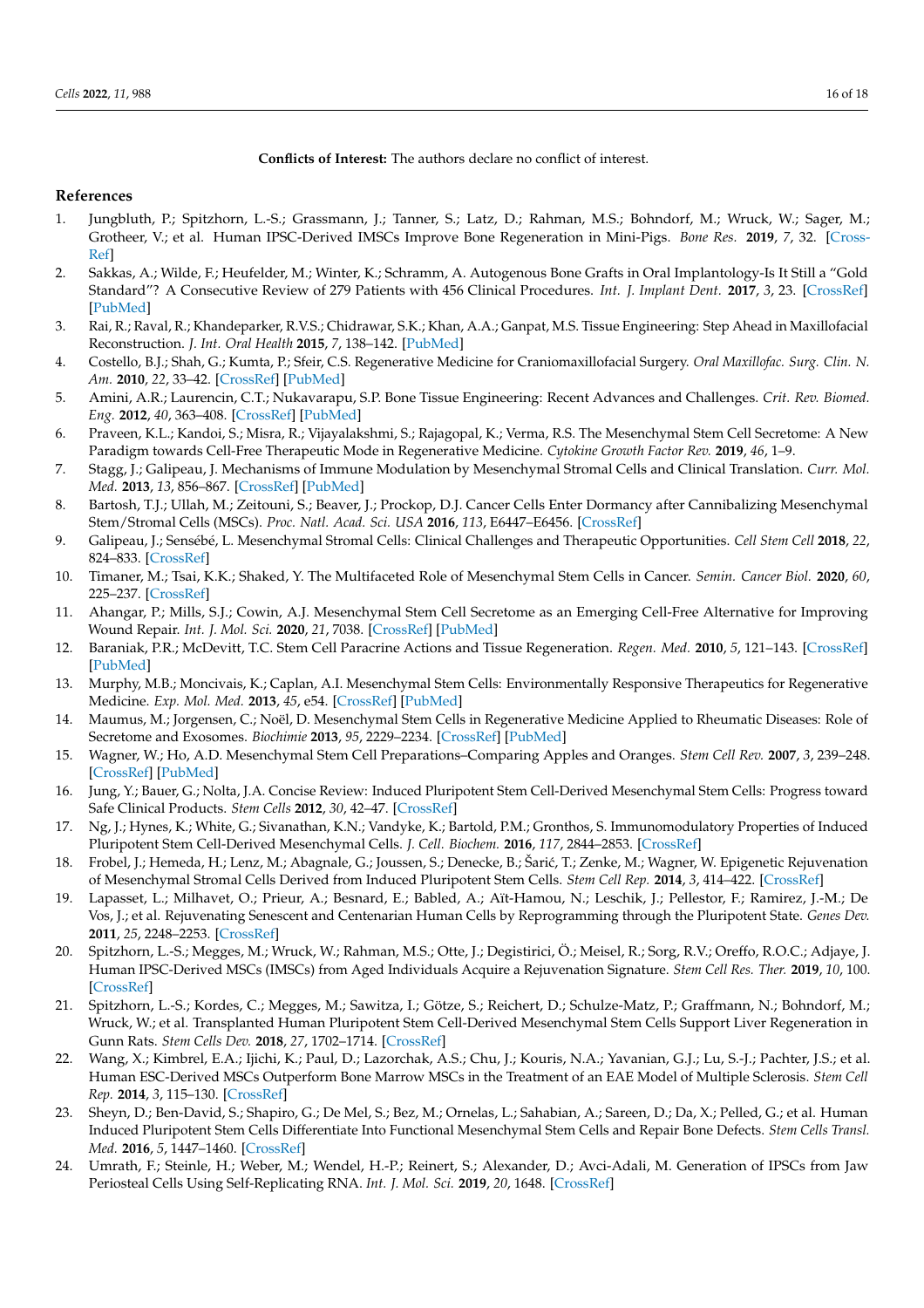- 25. Umrath, F.; Weber, M.; Reinert, S.; Wendel, H.-P.; Avci-Adali, M.; Alexander, D. IPSC-Derived MSCs Versus Originating Jaw Periosteal Cells: Comparison of Resulting Phenotype and Stem Cell Potential. *Int. J. Mol. Sci.* **2020**, *21*, 587. [CrossRef]
- 26. Portal-Núñez, S.; Lozano, D.; Esbrit, P. Role of Angiogenesis on Bone Formation. *Histol. Histopathol.* **2012**, *27*, 559–566.
- 27. Hankenson, K.D.; Dishowitz, M.; Gray, C.; Schenker, M. Angiogenesis in Bone Regeneration. *Injury* **2011**, *42*, 556–561. [CrossRef]
- 28. Estrada, R.; Li, N.; Sarojini, H.; An, J.; Lee, M.-J.; Wang, E. Secretome from Mesenchymal Stem Cells Induces Angiogenesis via Cyr61. *J. Cell. Physiol.* **2009**, *219*, 563–571. [CrossRef]
- 29. Wang, W.; Zhang, X.; Chao, N.-N.; Qin, T.-W.; Ding, W.; Zhang, Y.; Sang, J.-W.; Luo, J.-C. Preparation and Characterization of Pro-Angiogenic Gel Derived from Small Intestinal Submucosa. *Acta Biomater.* **2016**, *29*, 135–148. [CrossRef]
- 30. Jonkman, J.E.N.; Cathcart, J.A.; Xu, F.; Bartolini, M.E.; Amon, J.E.; Stevens, K.M.; Colarusso, P. An Introduction to the Wound Healing Assay Using Live-Cell Microscopy. *Cell Adh. Migr.* **2014**, *8*, 440–451. [CrossRef]
- 31. Rameshbabu, A.P.; Datta, S.; Bankoti, K.; Subramani, E.; Chaudhury, K.; Lalzawmliana, V.; Nandi, S.K.; Dhara, S. Polycaprolactone Nanofibers Functionalized with Placental Derived Extracellular Matrix for Stimulating Wound Healing Activity. *J. Mater. Chem. B* **2018**, *6*, 6767–6780. [CrossRef]
- 32. Maracle, C.X.; Kucharzewska, P.; Helder, B.; van der Horst, C.; Correa de Sampaio, P.; Noort, A.-R.; van Zoest, K.; Griffioen, A.W.; Olsson, H.; Tas, S.W. Targeting Non-Canonical Nuclear Factor-KB Signalling Attenuates Neovascularization in a Novel 3D Model of Rheumatoid Arthritis Synovial Angiogenesis. *Rheumatology* **2017**, *56*, 294–302. [CrossRef]
- 33. SHI, J.; WEI, P.-K. Interleukin-8: A Potent Promoter of Angiogenesis in Gastric Cancer. *Oncol. Lett.* **2016**, *11*, 1043–1050. [CrossRef]
- 34. Carmeliet, P. VEGF as a Key Mediator of Angiogenesis in Cancer. *Oncology* **2005**, *69*, 4–10. [CrossRef]
- 35. Clemente, N.; Argenziano, M.; Gigliotti, C.L.; Ferrara, B.; Boggio, E.; Chiocchetti, A.; Caldera, F.; Trotta, F.; Benetti, E.; Annaratone, L.; et al. Paclitaxel-Loaded Nanosponges Inhibit Growth and Angiogenesis in Melanoma Cell Models. *Front. Pharmacol.* **2019**, *10*, 776. [CrossRef]
- 36. Wang, S.; Umrath, F.; Cen, W.; Reinert, S.; Alexander, D. Angiogenic Potential of VEGF Mimetic Peptides for the Biofunctionalization of Collagen/Hydroxyapatite Composites. *Biomolecules* **2021**, *11*, 1538. [CrossRef]
- 37. Parekkadan, B.; Milwid, J.M. Mesenchymal Stem Cells as Therapeutics. *Annu. Rev. Biomed. Eng.* **2010**, *12*, 87–117. [CrossRef]
- 38. Caplan, A.I.; Correa, D. The MSC: An Injury Drugstore. *Cell Stem Cell* **2011**, *9*, 11–15. [CrossRef]
- 39. Chen, Y.S.; Pelekanos, R.A.; Ellis, R.L.; Horne, R.; Wolvetang, E.J.; Fisk, N.M. Small Molecule Mesengenic Induction of Human Induced Pluripotent Stem Cells to Generate Mesenchymal Stem/Stromal Cells. *Stem Cells Transl. Med.* **2012**, *1*, 83–95. [CrossRef]
- 40. Kimbrel, E.A.; Kouris, N.A.; Yavanian, G.J.; Chu, J.; Qin, Y.; Chan, A.; Singh, R.P.; McCurdy, D.; Gordon, L.; Levinson, R.D.; et al. Mesenchymal Stem Cell Population Derived from Human Pluripotent Stem Cells Displays Potent Immunomodulatory and Therapeutic Properties. *Stem Cells Dev.* **2014**, *23*, 1611–1624. [CrossRef]
- 41. Munn, D.H.; Mellor, A.L. Indoleamine 2,3 Dioxygenase and Metabolic Control of Immune Responses. *Trends Immunol.* **2013**, *34*, 137–143. [CrossRef]
- 42. Wangler, S.; Kamali, A.; Wapp, C.; Wuertz-Kozak, K.; Häckel, S.; Fortes, C.; Benneker, L.M.; Haglund, L.; Richards, R.G.; Alini, M.; et al. Uncovering the Secretome of Mesenchymal Stromal Cells Exposed to Healthy, Traumatic, and Degenerative Intervertebral Discs: A Proteomic Analysis. *Stem Cell Res. Ther.* **2021**, *12*, 11. [CrossRef]
- 43. Beer, L.; Mildner, M.; Ankersmit, H.J. Cell Secretome Based Drug Substances in Regenerative Medicine: When Regulatory Affairs Meet Basic Science. *Ann. Transl. Med.* **2017**, *5*, 170. [CrossRef]
- 44. Madrigal, M.; Rao, K.S.; Riordan, N.H. A Review of Therapeutic Effects of Mesenchymal Stem Cell Secretions and Induction of Secretory Modification by Different Culture Methods. *J. Transl. Med.* **2014**, *12*, 260. [CrossRef]
- 45. de Cassia Noronha, N.; Mizukami, A.; Caliári-Oliveira, C.; Cominal, J.G.; Rocha, J.L.M.; Covas, D.T.; Swiech, K.; Malmegrim, K.C.R. Priming Approaches to Improve the Efficacy of Mesenchymal Stromal Cell-Based Therapies. *Stem Cell Res. Ther.* **2019**, *10*, 131. [CrossRef]
- 46. Wobma, H.M.; Tamargo, M.A.; Goeta, S.; Brown, L.M.; Duran-Struuck, R.; Vunjak-Novakovic, G. The Influence of Hypoxia and IFN-γ on the Proteome and Metabolome of Therapeutic Mesenchymal Stem Cells. *Biomaterials* **2018**, 167, 226–234. [CrossRef]
- 47. Guan, Q.; Li, Y.; Shpiruk, T.; Bhagwat, S.; Wall, D.A. Inducible Indoleamine 2,3-Dioxygenase 1 and Programmed Death Ligand 1 Expression as the Potency Marker for Mesenchymal Stromal Cells. *Cytotherapy* **2018**, *20*, 639–649. [CrossRef]
- 48. Watt, S.M.; Gullo, F.; van der Garde, M.; Markeson, D.; Camicia, R.; Khoo, C.P.; Zwaginga, J.J. The Angiogenic Properties of Mesenchymal Stem/Stromal Cells and Their Therapeutic Potential. *Br. Med. Bull.* **2013**, *108*, 25–53. [CrossRef]
- 49. Kwon, H.M.; Hur, S.-M.; Park, K.-Y.; Kim, C.-K.; Kim, Y.-M.; Kim, H.-S.; Shin, H.-C.; Won, M.-H.; Ha, K.-S.; Kwon, Y.-G.; et al. Multiple Paracrine Factors Secreted by Mesenchymal Stem Cells Contribute to Angiogenesis. *Vascul. Pharmacol.* **2014**, *63*, 19–28. [CrossRef]
- 50. Kehl, D.; Generali, M.; Mallone, A.; Heller, M.; Uldry, A.-C.; Cheng, P.; Gantenbein, B.; Hoerstrup, S.P.; Weber, B. Proteomic Analysis of Human Mesenchymal Stromal Cell Secretomes: A Systematic Comparison of the Angiogenic Potential. *NPJ Regen. Med.* **2019**, *4*, 8. [CrossRef]
- 51. de Witte, S.F.H.; Franquesa, M.; Baan, C.C.; Hoogduijn, M.J. Toward Development of IMesenchymal Stem Cells for Immunomodulatory Therapy. *Front. Immunol.* **2016**, *6*, 648. [CrossRef]
- 52. Liu, Y.; Han, Z.; Zhang, S.; Jing, Y.; Bu, X.; Wang, C.; Sun, K.; Jiang, G.; Zhao, X.; Li, R.; et al. Effects of Inflammatory Factors on Mesenchymal Stem Cells and Their Role in the Promotion of Tumor Angiogenesis in Colon Cancer. *J. Biol. Chem.* **2011**, *286*, 25007–25015. [CrossRef] [PubMed]